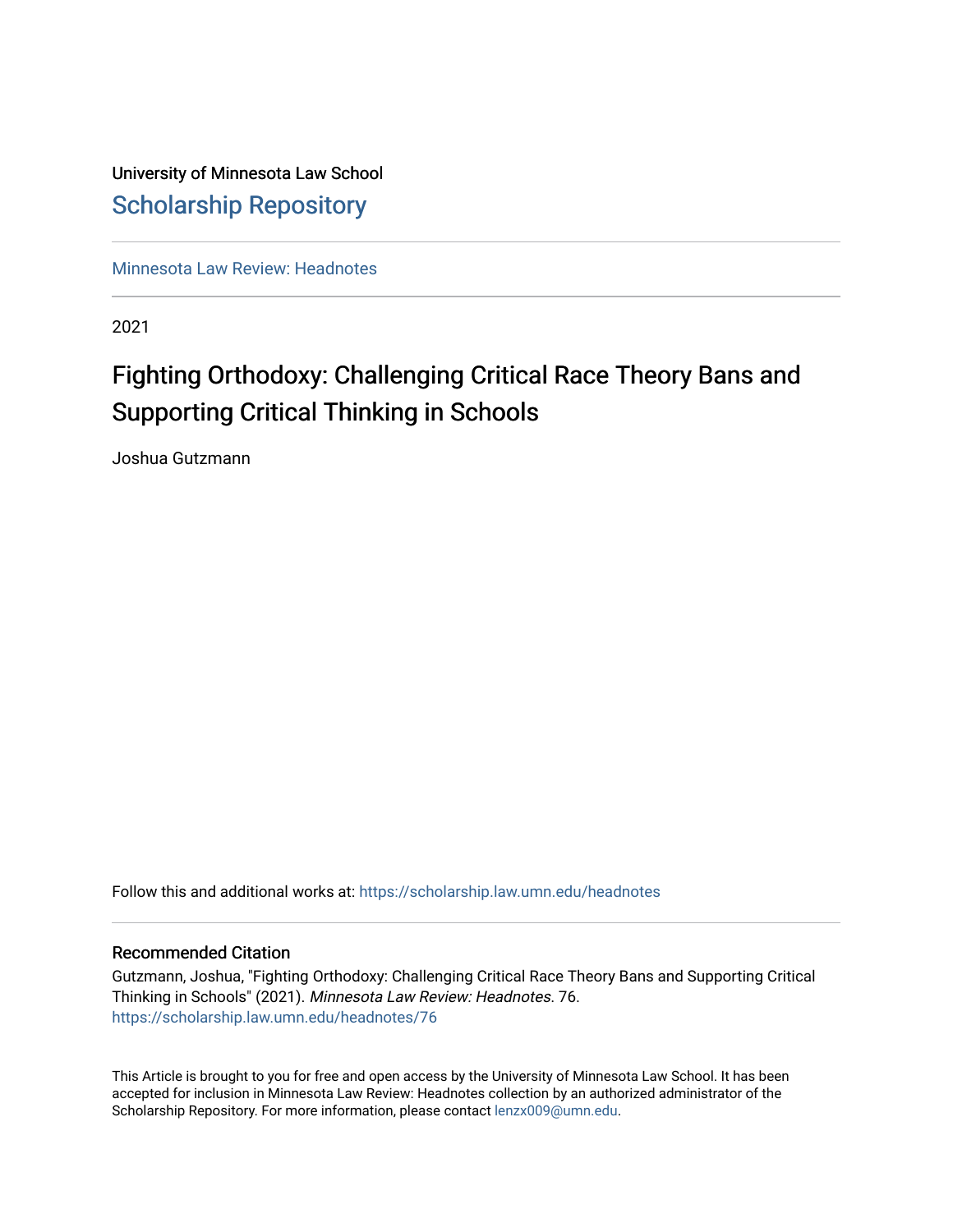#### **Essay**

### **F ighting Orthodoxy: Challenging Critical Race Theory Bans and Supporting Critical Thinking in Schools**

#### *Joshua Gutzmann*\*

National unity as an end which officials may foster by persuasion and example is not in question .... Struggles to coerce uniformity of sentiment in support of some end thought essential to their time and country have been waged by many good as well as by evil men  $\dots$ . Those who begin coercive elimination of dissent soon find themselves exterminating dissenters. Compulsory unification of opinion achieves only the unanimity of the graveyard.... If there is any fixed star in our constitutional constellation, it is that no official, high or petty, can prescribe what shall be orthodox in politics, nationalism, religion, or other matters of opinion. - Justice Robert H. Jackson<sup>1</sup>

Orthodoxy means not thinking—not needing to think. Orthodoxy is unconsciousness. - George Orwell<sup>2</sup>

#### INTRODUCTION

Fox News mentioned critical race theory (CRT) more than 1,900 times from April to mid-July of  $2021$ ,<sup>3</sup> marking CRT as a new focus of

<sup>3.</sup> Lis Power & Rob Savillo, *Fox News' Obsession with Critical Race Theory, by the Numbers*, MEDIA MATTERS FOR AM. (July 14, 2021), https://www.mediamatters.org/ fox-news/fox-news-obsession-critical-race-theory-numbers [https://perma.cc/T8Y3 -N7H4].



<sup>\*</sup> Student, University of Minnesota Law School; Symposium Articles Editor, Minnesota Law Review Volume 107; former teacher and lifelong educator. Many thanks to Steve Kelley, whose guidance was invaluable, and my colleagues on the Minnesota Law Review—especially Dina Kostrow and Emilie Erickson—who have provided invaluable feedback and support to this Essay. Dedicated to my students, who deserve to live in a world where their voice s are valued and of whom I am incredibly proud. Copyright  $\odot$  2022 by Joshua Gutzmann.

<sup>1.</sup> W. Va. State Bd. of Educ. v. Barnette, 319 U.S. 624, 640-42 (1943).

<sup>2.</sup> GEORGE ORWELL, 1984, at 68 (Planet E-books ed.), https://www.planetebook .com/free-ebooks/1984.pdf [https://perma.cc/7CJ8-NHC4].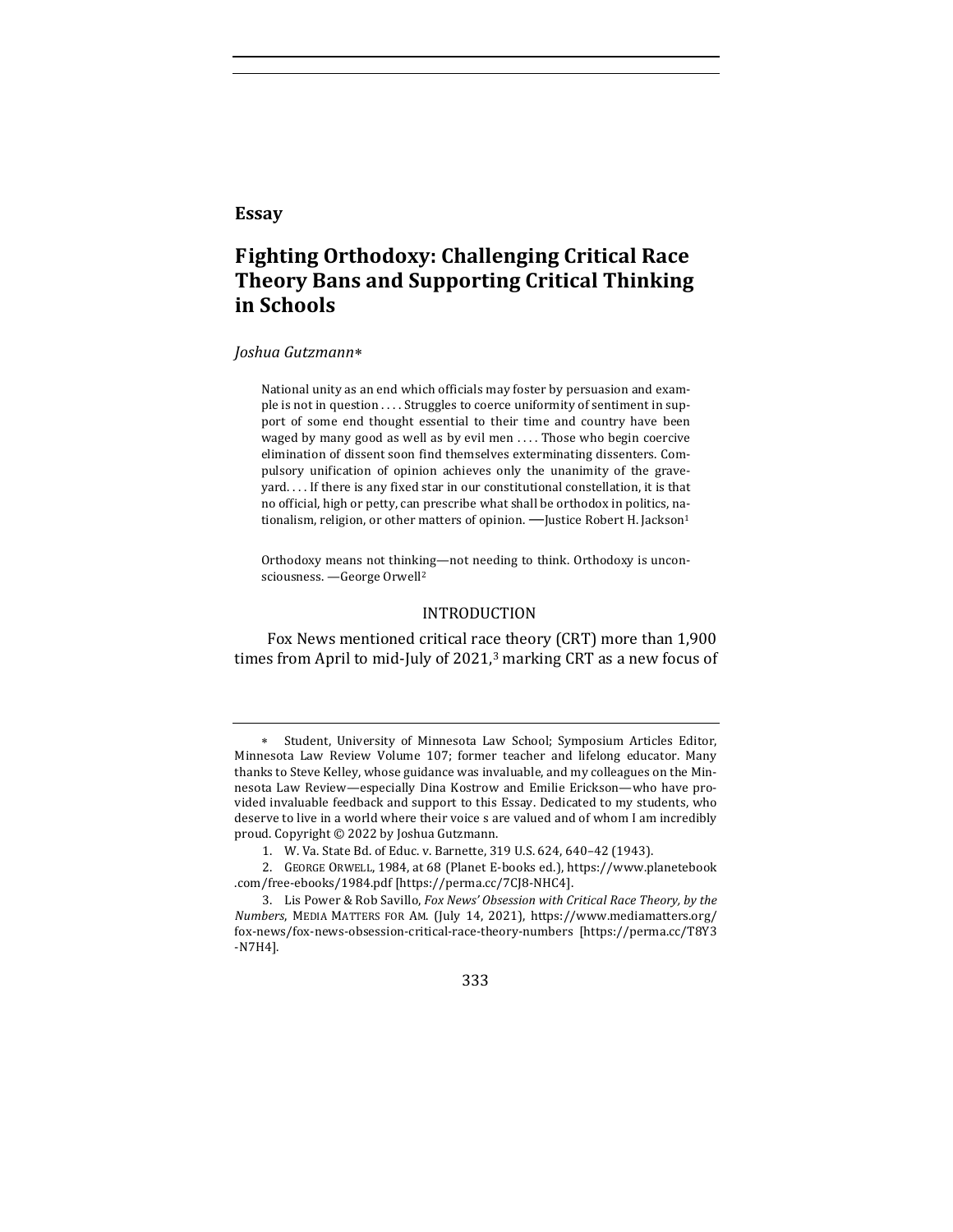Republicans and conservative donors<sup>4</sup> and sparking a movement to ban teaching of the theory in schools.<sup>5</sup> Nine states have already passed legislation intended to ban the teaching of CRT, and nineteen states are considering similar legislation.<sup>6</sup> The state school boards in four additional states have introduced new guidelines prohibiting race-related discussions;7 and, by some counts, as many as twenty-four other states have seen some kind of effort to restrict education on racism, bias, or the history of some ethnic or racial groups.<sup>8</sup> Several local school boards have adopted their own bans,<sup>9</sup> and federal bills have

Not all states explicitly state that their goal is to ban CRT or name CRT in their legislation, but the intent of each state to ban what legislators view as CRT is clear in each state's legislation—whether explicitly named or not. For this reason, whenever I use phrases such as "statutes that ban CRT" or "CRT bans," I am referring both to statutes that explicitly name CRT as the intended target and to statutes that do not explicitly refer to CRT but have similar or identical legislative intent.

7. Ray & Gibbons, *supra* note 6.

8. See Cathryn Stout & Thomas Wilburn, CRT Map: Efforts to Restrict Teaching *Racism and Bias Have Multiplied Across the U.S.*, CHALKBEAT (Feb. 1, 2022), https://www.chalkbeat.org/22525983/map-critical-race-theory-legislation-teaching -racism [https://perma.cc/QYR9-HJP5].

9. See Kristal Dixon, Cobb County School Board Bans Teaching Critical Race The*ory*, ATLANTA J.-CONST. (June 10, 2021), https://www.ajc.com/news/atlanta-news/ cobb-county-school-board-bans-teaching-critical-race-theory/

WSPF6NAVZJC2PNPBAPD7SCXOXE [https://perma.cc/ESN2-VJNJ] (Cobb County, GA); WSBTV.com News Staff, 'Their Own Language Is Confusing:' District Votes Against *Allowing Critical Race Theory*, WSB ATLANTA (May 21, 2021), https://www.msn.com/ en-us/news/us/their-own-language-is-confusing-cherokee-co-school-board-votes

-against-adopting-critical-race-theory/ar-AAKdwYe [https://perma.cc/7EYG-6F7K] (Cherokee County, GA); Port City Daily Staff, *Brunswick School Board Passes Policy to Prevent 'Bias in Teaching,' Ban Critical Race Theory, PORT CITY DAILY (June 10, 2021),* https://portcitydaily.com/local-news/2021/06/10/brunswick-school-board-passes -policy-to-prevent-bias-in-teaching-ban-critical-race-theory [https://perma.cc/H54G -XWRH ] (Brunswick County, NC); Madeline Mitchell, *Why Did Gallatin County Schools Ban Critical Race Theory? No One 'Is Inherently Racist'*, CINCINNATI ENQUIRER (June 17,

<sup>4</sup>*. See, e.g.*, The Daily*, The School Board Wars, Part 2*, N.Y. TIMES, at 21:05–42:31 (Nov. 17, 2021), https://www.nytimes.com/2021/11/17/podcasts/the-daily/school -board-bucks-county.html [https://perma.cc/X7KE-FDU3] (interviewing one wealthy conservative donor who describes a new focus on school board elections to build a base of "apolitical people" who can be used for political advantage in future elections and linking this focus on schools to elections to higher office such as the Virginia governor's race in 2021).

<sup>5</sup>*. See* Power & Savillo, *supra* note 3.

<sup>6</sup>*. See* Rashawn Ray & Alexandra Gibbons, *Why Are States Banning Critical Race Theory?*, BROOKINGS (Nov. 2021), https://www.brookings.edu/blog/f ixgov/2021/07/ 02/why-are-states-banning-critical-race-theory [https://perma.cc/9UDG-J3A2]. Legislation passed in Arizona is no longer in effect because it was overturned by the Arizona Supreme Court for violating the "single subject rule." See Ariz. Sch. Boards Ass'n, Inc. v. State, 501 P.3d 731 (Ariz. 2022).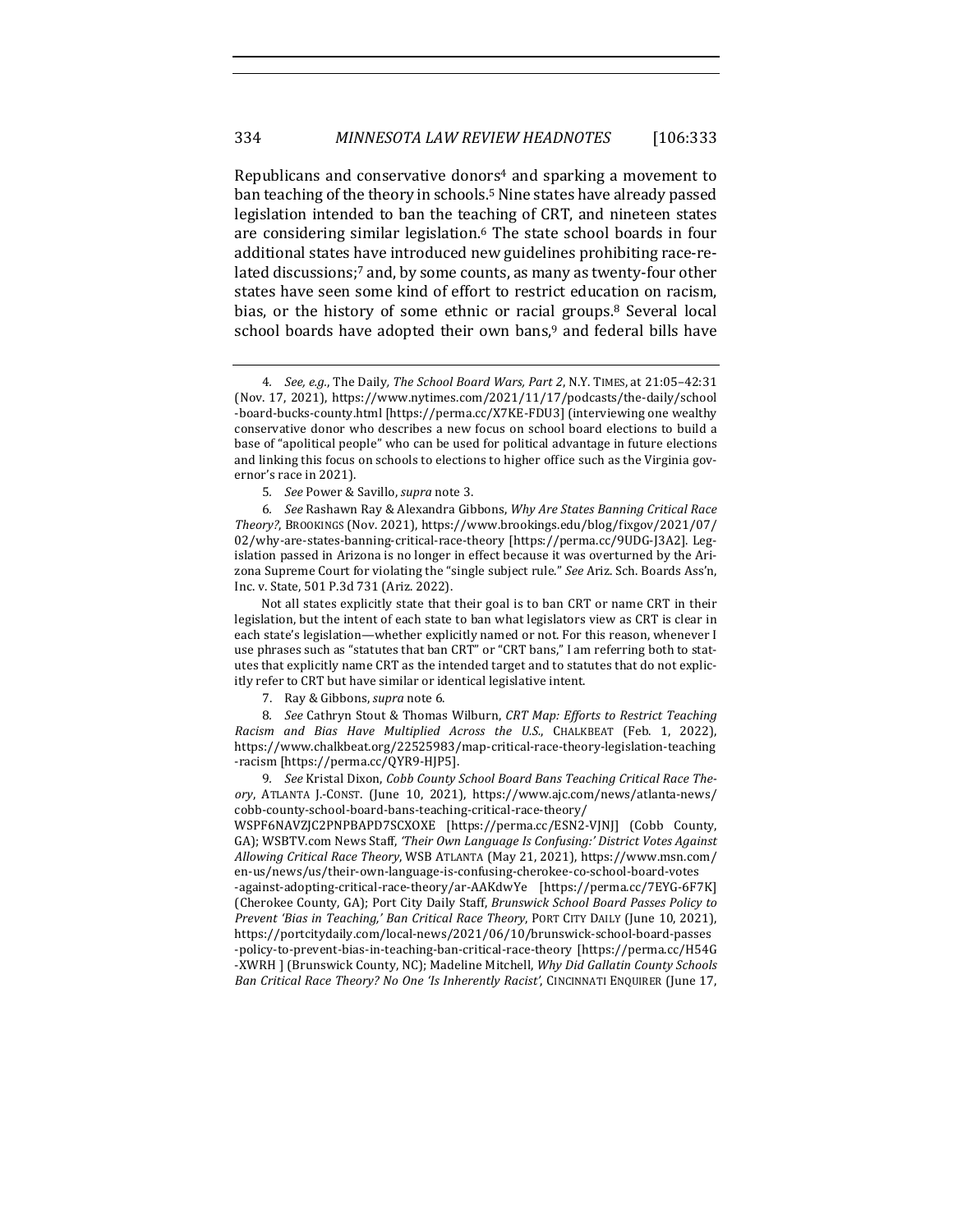been introduced as well.<sup>10</sup> Most of the legislation passed and proposed mirrors language contained in an executive order by former-President Trump that attempted to ban specific concepts that many conservatives believe are being taught by radical leftist teachers.<sup>11</sup> Though this order has been partially struck down by a federal court as unconstitutionally vague, $12$  the state legislation remains.

Some principals and teachers pursuing educational best-practices for their students have already been fired or forced to resign.<sup>13</sup> And after less than two years, examples of widespread confusion and fear among teachers are numerous—leading teachers to begin selfcensoring.<sup>14</sup> Students are now genuinely at risk of being left with a

11*. See* Exec. Order No. 13,950, 85 Fed. Reg. 60,683, 60,685 (Sept. 28, 2020), https://www.federalregister.gov/documents/2020/09/28/2020-21534/combating -race-and-sex-stereotyping [https://perma.cc/S47D-V7MZ]. 

12. *See* Santa Cruz Lesbian Gay Cmty. Ctr. v. Trump, 508 F. Supp. 3d 521, 543, 549 (2020). "Partially struck down" here is used as shorthand for the court having enjoined enforcement of sections four and five of Executive Order 13,950, which apply the ban to federal contractors and grantees.

13. See, e.g., Bianca Marais, Sullivan County School Board Approves Teacher Termi*nation Charges, Supporters Outraged*, WJHL (June 9, 2021), https://www.wjhl.com/ news/local/sullivan-county-teacher-facing-termination-at-school-board-meeting -tuesday-supporters-to-gather [https://perma.cc/W7BF-U4EP] (teacher fired for assigning Ta-Nehisi Coates article "The First White President" and showing a video of a spoken-word poem by Kyla Lacey entitled "White Privilege" in his Contemporary Issues class); Antonia Hylton, Emily Berk, & Alicia Victoria Lozano, *Texas Principal Forced to Resign over Critical Race Theory*, YAHOO! NEWS (Nov. 10, 2021), https://news .yahoo.com/texas-principal-forced-resign-over-005339525.html [https://perma.cc/ ZD9N-BG6F]; Hannah Natanson, A White Teacher Taught White Students About White *Privilege. It Cost Him His Job.*, WASH. POST (Dec. 6, 2021), https://www.washingtonpost .com/education/2021/12/06/tennessee-teacher-f ired-critical-race-theory/?utm\_ source=instagram&utm\_medium=social&utm\_campaign=wp\_main&crl8\_id= da873819-1040-46d9-8244-946c5a2de8da [https://perma.cc/F4RC-KGDN].

14. *See, e.g.*, Laura Meckler & Hannah Natanson, *New Critical Race Theory Laws* Have Teachers Scared, Confused and Self-Censoring, WASH. POST (Feb. 14, 2022), https://www.washingtonpost.com/education/2022/02/14/critical-race-theory -teachers-fear-laws [https://perma.cc/W2U3-DGC4].

<sup>2021),</sup> https://www.cincinnati.com/story/news/2021/06/17/gallatin-county -schools-superintendent-banning-critical-race-theory/7734193002 [https://perma .cc/S36U-93SF] (Gallatin County, KY).

<sup>10.</sup> See Saving American History Act of 2021, H.R. 3810, 117th Cong. (2021); Ending Critical Race Theory in D.C. Public Schools Act, H.R. 3937, 117th Cong. (2021); Stop CRT Act, S. 2346, 117th Cong. (2021); S. Con. Res. 14, 117th Cong. § 3024 (2021) (as agreed to in the Senate, August  $10, 2021$ , and in the House, August  $24, 2021$  ("prohibiting or limiting Federal funding from being used to promote critical race theory or compel teachers or students to affirm critical race theory in prekindergarten programs, elementary schools, and secondary schools"); Protect Equality and Civics Education (PEACE) Act, S. 2682, 117th Cong. (2021); Protecting Students from Racial Hostility Act, S. 2574, 117th Cong. (2021).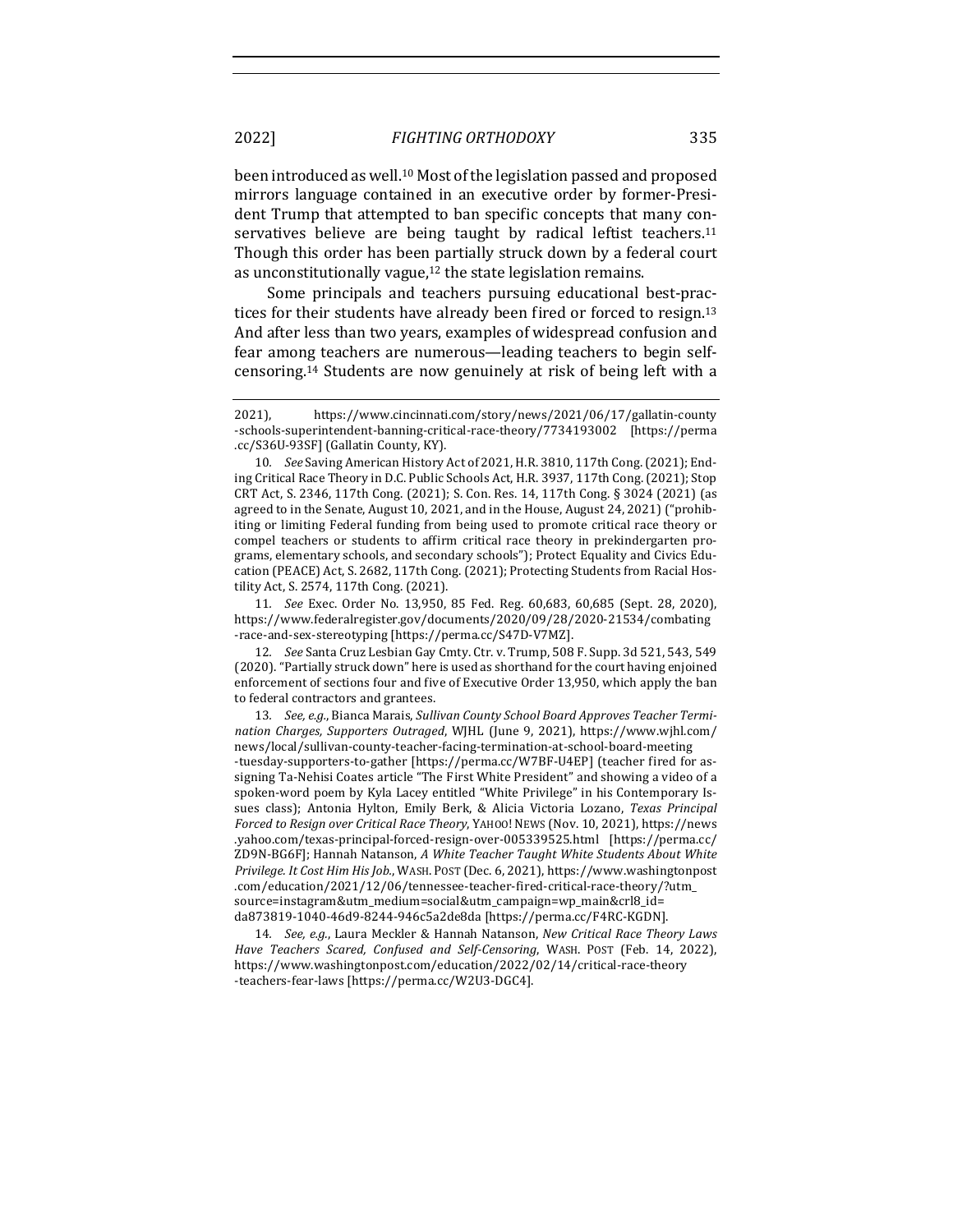school environment devoid of cultural affirmation that inadequately supports development of critical reasoning skills. This movement is more than a mere symbolic move in the ongoing culture wars as America struggles with its evolving identity and is forced to reckon with the enduring legacy of racist policymaking. It will have significant consequences for the next generation.

This Essay begins by surveying the new legislation and describing the common features among each state's CRT ban. It then provides a broad overview of some potential constitutional challenges to the legislation, including First Amendment and Fourteenth Amendment challenges, and addresses the possibility of a justiciability defense. Focusing on the need to show harm to students—not just teachers—this Essay next outlines two specific harms to students that have arisen or are likely to arise from the legislation and from its chilling effect: harm to culturally sustaining pedagogy and critical reasoning skills. Finally, this Essay examines these harms by reviewing a portion of the literature on culturally sustaining pedagogy and examining how new social studies standards in Minnesota—as a prototypical example of educational best-practices—might conflict with anti-CRT legislation. This discussion may serve as a starting point for litigators challenging CRT legislation who need to articulate the harms caused by the legislation and identify viable challenges.

#### I. THE LEGISLATION

Though much of the statutory text in anti-CRT legislation is uncontroversial—banning ideas that have been rejected by a supermajority of Americans-some prohibitions could present real issues for educators if interpreted broadly. If courts interpret prohibitions using the plain meaning of the statutory text, most of what the average educator teaches and discusses is not banned; but, if courts interpret the prohibitions broadly, many state statutes may be read to ban even objective accounts of historical events involving conflict along lines of identity. Thus, at least until courts and administrative agencies have defined the banned concepts with more specificity, the chilling effect of the legislation alone presents strong disincentives to instruction on important academic topics.<sup>15</sup>

<sup>15.</sup> This Essay does not suggest that CRT is an academic topic that should be taught to K-12 students. Rather, this Essay is concerned primarily with students' opportunity to learn about non-CRT topics that are clearly important for students to learn, non-exhaustively: the history of communities of color and gender and sexual minorities; literature written by or about people of color and gender and sexual minorities; and social science research related to race, gender, and sexuality.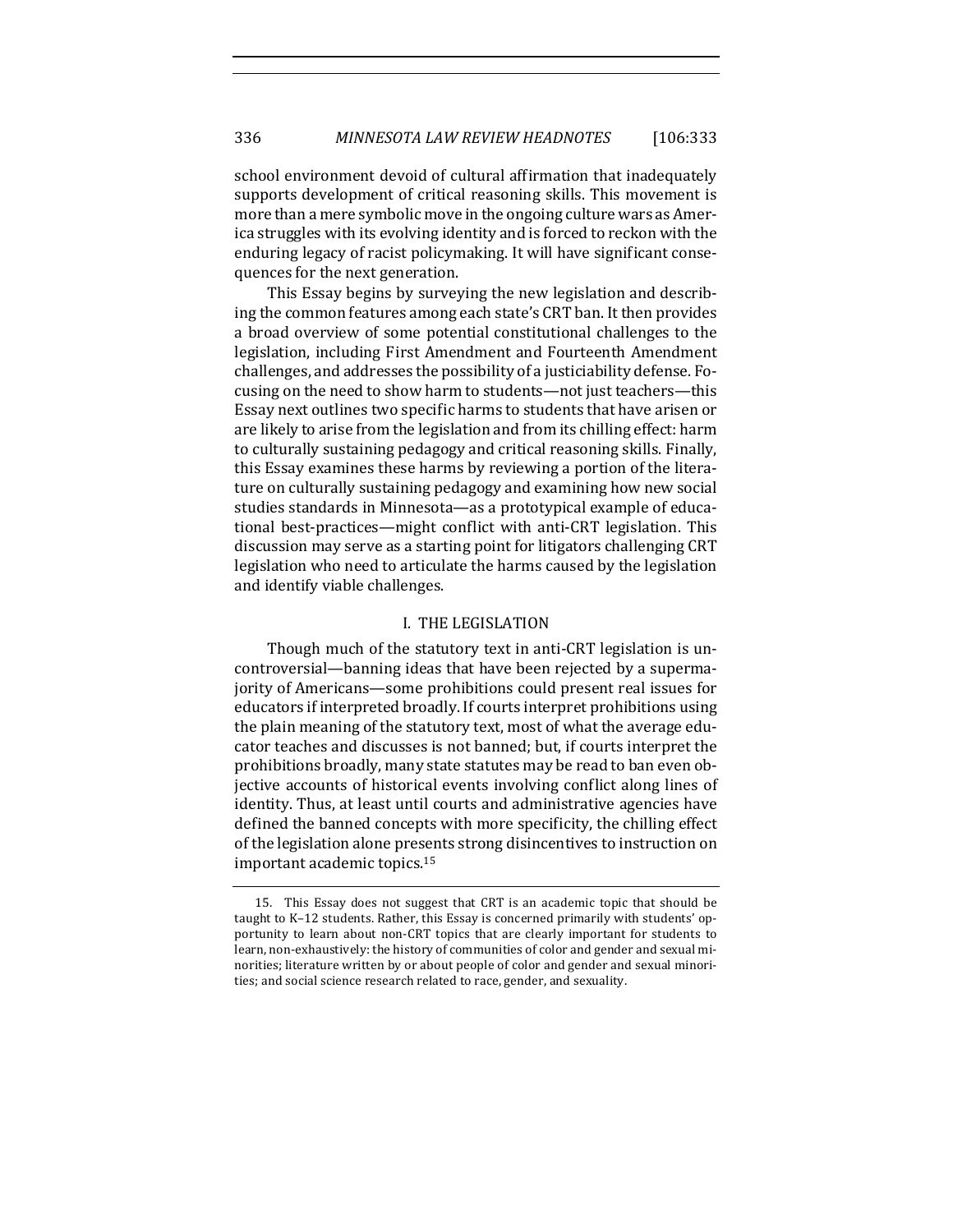#### A. BANNED IDEAS

Most of the actual statutory text describing the concepts that legislatures intend to ban should probably be uncontroversial even to CRT supporters, so long as they are read literally. The Arizona statute provides an appropriate example, as it includes a list of banned ideas similar to most other states' bans, $16$  and it mirrors the Trump administration's executive order closely.<sup>17</sup> It begins with a blanket ban on "blame or judgment on the basis of race, ethnicity, or sex," and defines that phrase as:

1. One race, ethnic group or sex is inherently morally or intellectually superior to another race, ethnic group or sex.

2. An individual, by virtue of the individual's race, ethnicity or sex, is inherently racist, sexist or oppressive, whether consciously or unconsciously.

3. An individual should be invidiously discriminated against or receive adverse treatment solely or partly because of the individual's race, ethnicity or sex.

4. An individual's moral character is determined by the individual's race, ethnicity or sex.

5. An individual, by virtue of the individual's race, ethnicity or sex, bears responsibility for actions committed by other members of the same race, ethnic group or sex.

6. An individual should feel discomfort, guilt, anguish or any other form of psychological distress because of the individual's race, ethnicity or sex.

7. Meritocracy or traits such as a hard work ethic are racist or sexist or were created by members of a particular race, ethnic group or sex to oppress members of another race, ethnic group or sex.<sup>18</sup>

Even the most ardent CRT supporters are unlikely to take issue with banning the teaching that many of these ideas are *true*. For example, CRT supporters certainly do not want students to think one class of people is morally or intellectually superior or should be discriminated against because of their identity. Though ideas five, six, and seven may come closer to actual beliefs of CRT proponents, Richard Delgado and Jean Stefancic—two of the foremost CRT proponents—list none of these ideas when describing the most critical tenets of CRT.19

<sup>16</sup>*. See* ARIZ. REV. STAT. § 41-1494 (2021); *see also* IOWA CODE §§ 261H.8, 279.74  $(2021)$  (containing a near-identical list); OKLA. STAT. tit. 70, § 24-157(B)(1) (2021) (same); H. 4100, 2021 Gen. Assemb., 124th Sess. § 1.105 (S.C. 2021) (same); N.H. REV. STAT. ANN. § 193:40 (2021) (containing similar language).

<sup>17</sup>*. See* Exec. Order No. 13,950, *supra* note 11.

<sup>18.</sup> ARIZ. REV. STAT. § 41-1494(D) (2021).

<sup>19.</sup> See RICHARD DELGADO & JEAN STEFANCIC, CRITICAL RACE THEORY: AN INTRODUC-TION 7-10 (3d ed. 2013).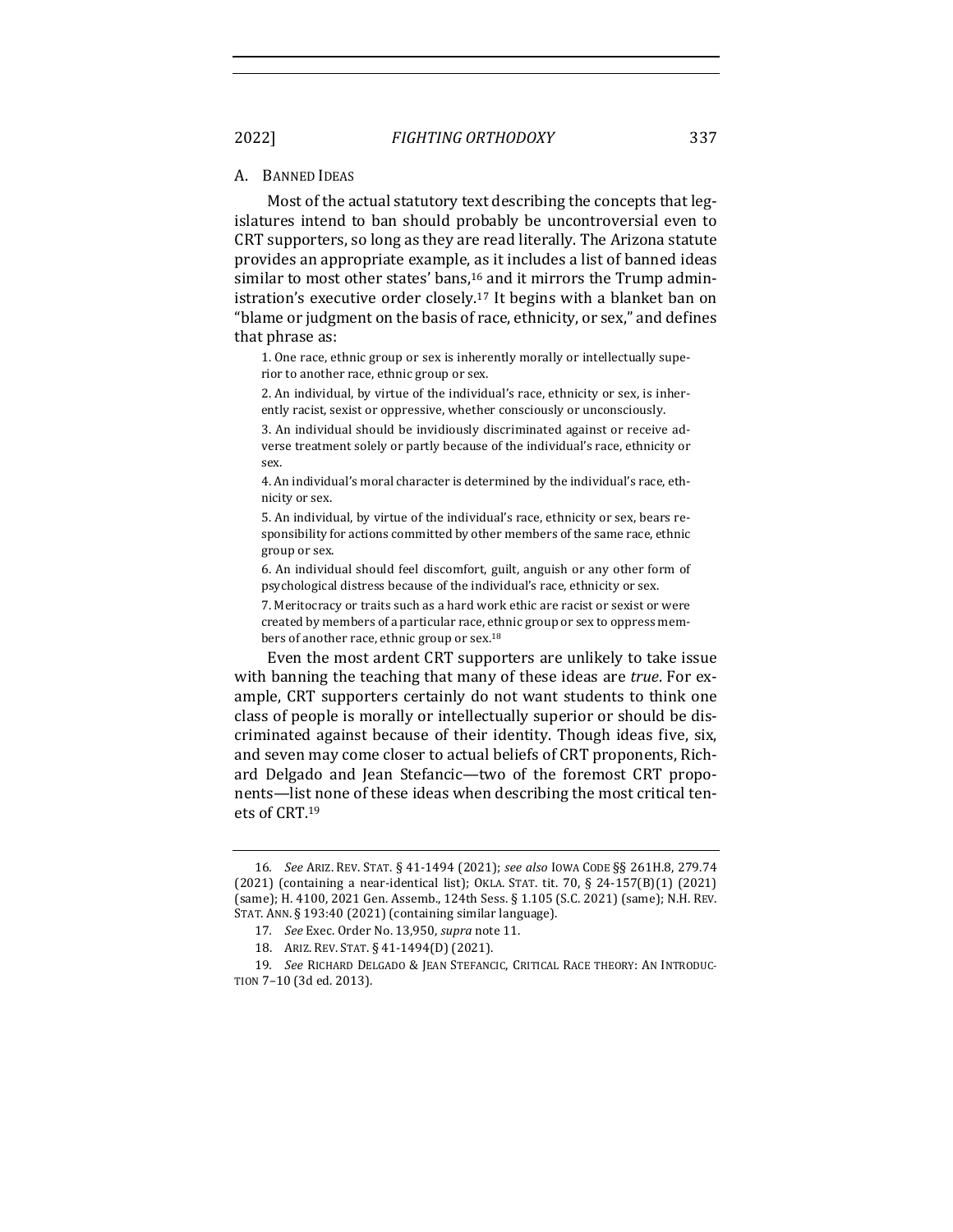The legislation, limited to banning the teaching of these ideas, therefore does not actually ban the core tenets of CRT, namely that: racism is ordinary and every day, White people benefit from racism and thus have little incentive to eliminate it, race is a social construction, the ways different groups are racialized change over time, no person has a single unitary identity, and White people are unlikely to understand or communicate racism in the same way that it is experienced by people of color.<sup>20</sup> The only provision that, on its face, comes close to a core CRT theory is a Tennessee provision banning the concept that "[t]he rule of law does not exist, but instead is a series of power relationships and struggles among racial or other groups . . . . "21

However, CRT supporters and educators who support educational best practices such as culturally sustaining pedagogy (who I call "culturally sustaining educators")<sup>22</sup> may still take issue with a few specific banned concepts. For example, CRT supporters may disagree with banning the idea that a group member might bear some "responsibility" for the actions of members of their group because, interpreted broadly, banning the idea suggests that group members bear *no* responsibility for the sins of the past—i.e., that White people have no duty to eliminate the vestiges of racism. But this phrase on its face does not ban teaching that there were *in fact* actions committed in the past by members of a group. Likewise, banning the idea that "[a]n individual . . . is inherently racist, sexist or oppressive" does not facially ban teaching examples of racist or sexist behavior or the history of racist or sexist policymaking.

Thus, these concepts—so long as they are narrowly construed are probably unobjectionable even to CRT supporters. Yet, many statutes will not be interpreted narrowly.

#### B. AMBIGUOUS PROVISIONS & PROVISIONS OPEN TO BROAD INTERPRETATION

Some states appear to ban only intentionally instructing that a concept is *true*, not that the concept exists and has motivated historical and contemporary policies and practices. For example, Idaho bans

<sup>20</sup>*. See id.*

<sup>21.</sup> TENN. CODE ANN. § 49-6-1019(a)(12) (2021).

<sup>22.</sup> Culturally sustaining educators may or may not support CRT specifically but do support educational best practices that involve affirming, exploring, and celebrating each student's unique personality and background. Culturally sustaining education and CRT should not be conflated, which is why I refer to CRT supporters and culturally sustaining educators separately. See Part III.A for more discussion of culturally sustaining pedagogy.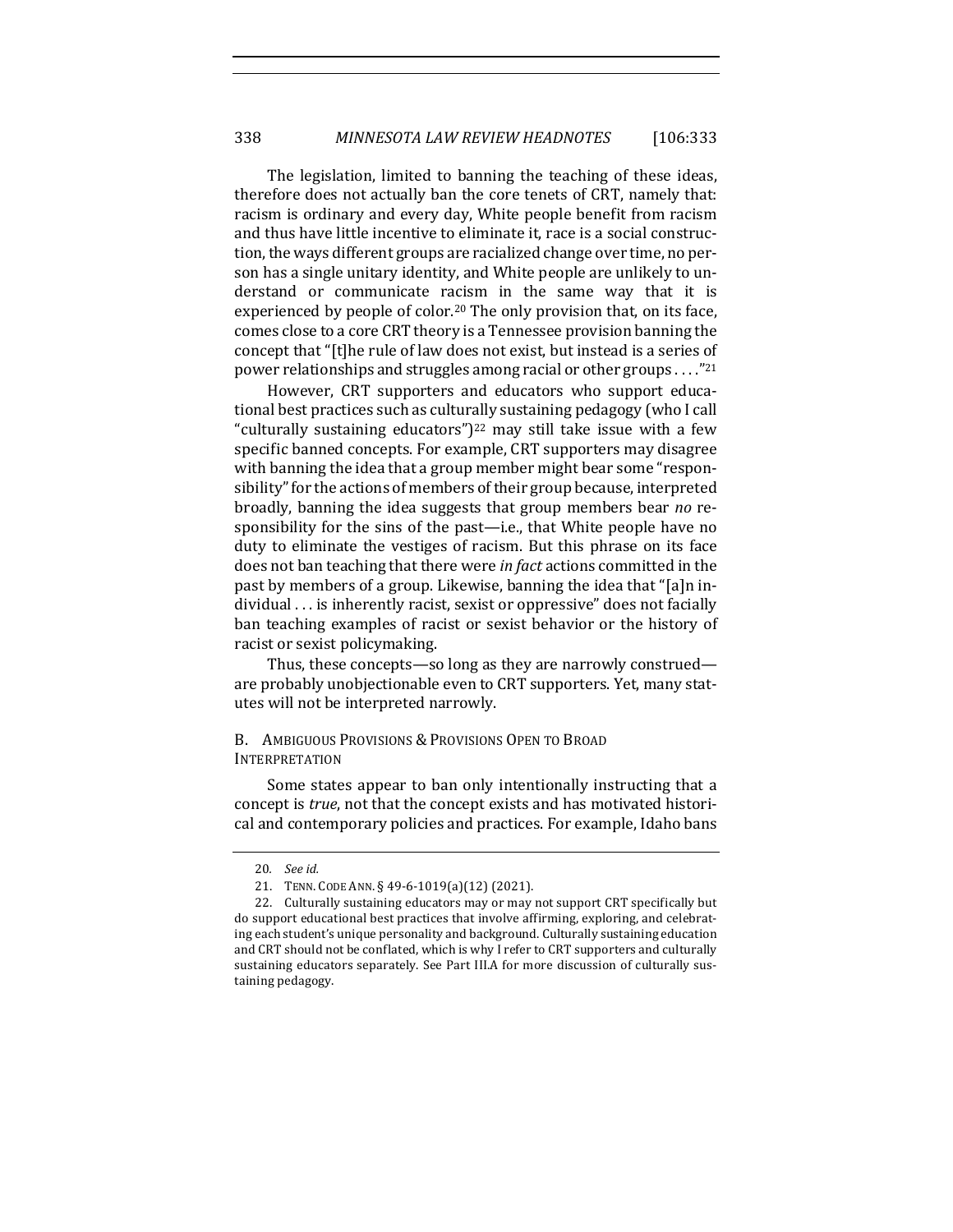"direct[ing] or otherwise compel[ling] students to personally affirm, adopt, or adhere to" the listed ideas.<sup>23</sup> This seems to only ban advocating for those ideas or asking students to believe in the truth of themnot to ban teaching that those beliefs have been held by others. New Hampshire's law bans teaching, "instruct[ing], inculcat[ing] or compel[ing] to express a belief in" each of the ideas and lists each concept starting with the word "[t]hat."<sup>24</sup> In other words, New Hampshire's law only appears to ban teaching that the concept is *true*, not teaching that concept exists in some people's belief systems and in history.<sup>25</sup>

Other statutes are far more susceptible to broad interpretations that do not require any intent and could punish teachers for merely teaching that a concept exists without advocating for the truth of the concept. South Carolina's statute bans materials and practices "that serve to inculcate any of the  $\ldots$  concepts."<sup>26</sup> Though, initially, this phrase appears narrow like New Hampshire and Idaho's bans, common definitions of "inculcate" do not require any intent to cause a belief.<sup>27</sup> Under a broad reading, the statute can be violated inadvertently. If a child has developed a belief as a consequence of a teacher repeating that belief—even when not for the truth of the belief, but only to demonstrate its existence—a teacher could plausibly be found guilty for having inculcated the belief. But South Carolina's law is only the tip of the iceberg of ambiguity in CRT bans.

Some statutes are blatantly overbroad and confusing. The Oklahoma statute bans "requir[ing]" the banned concepts "or mak[ing

<sup>23.</sup> IDAHO CODE § 33-138(3)(a) (2021).

<sup>24.</sup> N.H. REV. STAT. ANN. § 193:40 (2021).

<sup>25.</sup> As the next paragraph discusses, "inculcation" can likely happen inadvertently, lending the statute to broad interpretations that may punish teachers for merely teaching that the idea exists. But New Hampshire's statute remains narrow because it includes language that clarifies this ambiguity and constrains overbroad interpretations. *See id.* § 193:40(II) ("Nothing in this [statute] shall be construed to prohibit discussing, as part of a larger course of academic instruction, the historical existence of ideas and subjects identified in this section."). Further, because "inculcate" appears in a list, the canon of construction *noscitur a sociis* likely applies to constrain interpretations of "inculcate" to be read similarly to "instruct" and "compel" which appear to require intent. See, e.g., Gustafson v. Alloyd Co., Inc., 513 U.S. 561, 575 (1995) (applying *noscitur a sociis* when interpreting a statute).

<sup>26.</sup> H. 4100, 2021 Gen. Assemb., 124th Sess. § 1.105 (S.C. 2021).

<sup>27</sup>*. See, e.g., Inculcate,* CAMBRIDGE DICTIONARY, https://dictionary.cambridge.org/ us/dictionary/english/inculcate [https://perma.cc/V5YV-XLUS] ("to fix beliefs or ideas in someone's mind, especially by repeating them often"; "to cause someone to have particular beliefs or values by repeating them frequently"); *Inculcate*, MERRIAM WEBSTER, https://www.merriam-webster.com/dictionary/inculcate [https://perma .cc/ACM5-B4R2] ("to teach and impress by frequent repetitions or admonitions").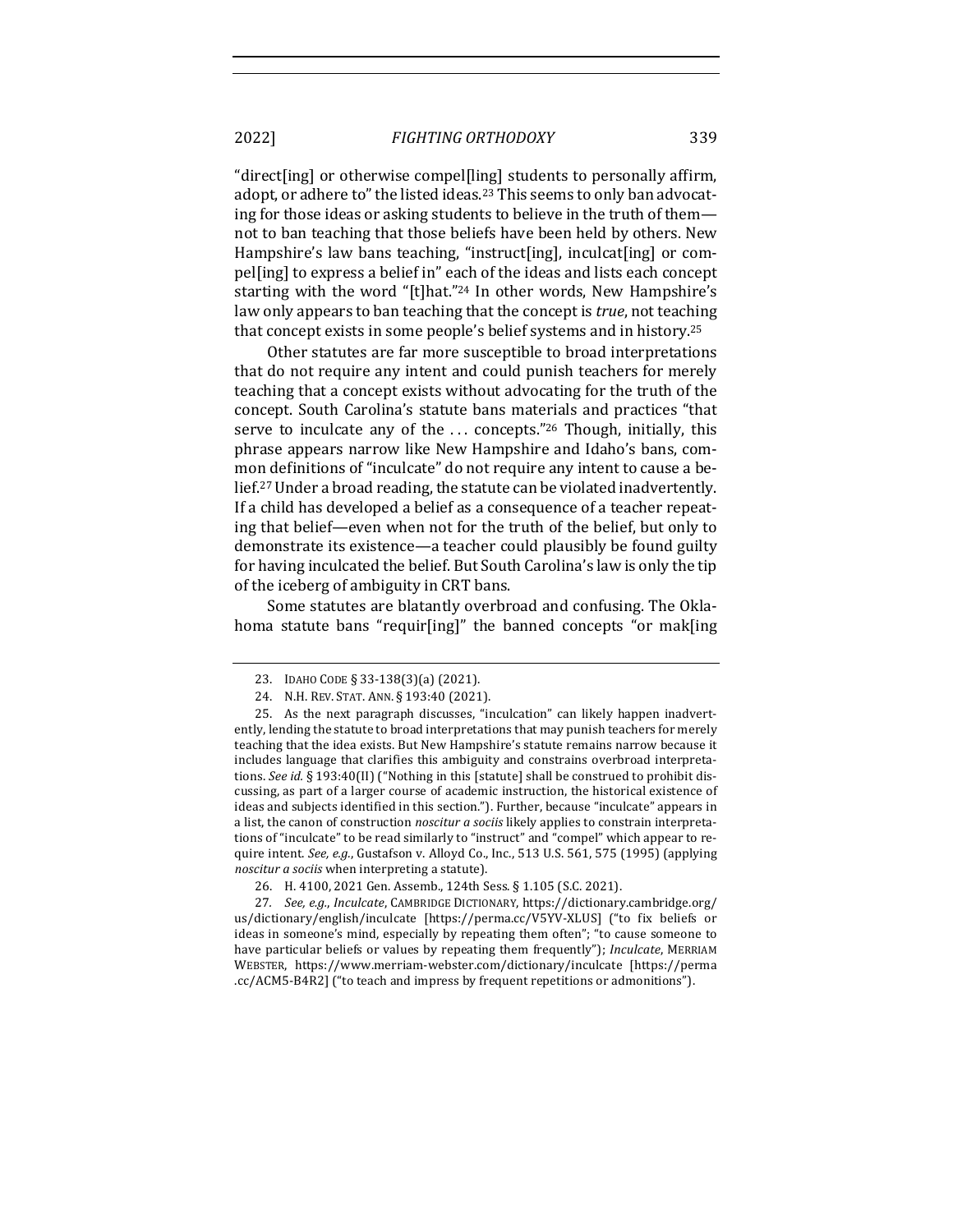them] part of a course."<sup>28</sup> Texas uses the language "require or make part of a course."<sup>29</sup> The Arizona statute is also broad, banning "allow[ing] instruction in [the listed ideas] or mak[ing them] part of a course."<sup>30</sup> Similarly, the Tennessee statute bans "includ [ing] or promot[ing] the  $\ldots$  concepts."<sup>31</sup> Statutes that ban either "including" any of the concepts or "making [any of the concepts] part of a course" are overbroad and could result in the banning of just about any historical event.

For example, one concept—that an individual should feel discomfort, guilt, anguish, or another form of psychological distress solely because of the individual's race or sex—appears in at least five state statutes<sup>32</sup> and is particularly open to a broad interpretation. A court may reasonably hold that the statute covers any teaching of historical events that might cause a student to feel uncomfortable or guilty. Though, facially, it only bans teaching that an individual "should" feel discomfort or anguish, a court could reasonably construe teaching a historical event—especially using primary sources with higher emotional valence—as teaching that an individual should feel discomfort. Though the teacher may not wish for students to feel discomfort or guilt, a court or administrative adjudicator may find that a lesson with the actual effect of engendering these feelings nevertheless taught that students "should" feel that way.<sup>33</sup> Of course, there also may be important texts that more directly state that White students *should* feel guilt for past and current wrongs, and these are even more likely to be banned. This broad interpretation could have dire consequences for educators wishing to teach even the most basic historic events that shed the nation's history in anything but a falsely rosy light.

33. *But see* Response of Defs. to Motion for Preliminary Injunction at 21, Black Emergency Response Team v. O'Connor, No. 5:21-cv-01022 (W.D. Okla. Dec. 16, 2021), ECF No. 61 [hereinafter BERT Response] ("The [Oklahoma] provision doesn't prohibit teaching lessons that might *cause* discomfort or psychological distress—it prohibits teaching that a student 'should' feel discomfort or psychological distress 'on account of his or her race or sex.' That is it. In other words, it condemns telling students they should feel guilty for being of a certain race. There is an enormous gap between teaching, say, that slavery was an evil perpetrated mostly by white people (permissible) and saying that a young child who is white 'should' feel distressed about slavery solely because she is white. Such basic distinctions are not difficult or confusing.").

<sup>28.</sup> OKLA. STAT. tit. 70, § 24-157(B)(1) (2021).

<sup>29.</sup> TEX. EDUC. CODE ANN. § 28.0022(a)(4)(A) (West 2021).

<sup>30.</sup> ARIZ. REV. STAT. § 15-717.02(B) (2021).

<sup>31.</sup> TENN. CODE ANN. § 49-6-1019(a) (2021).

<sup>32.</sup> *See* TENN. CODE ANN. § 49-6-1019(a)(6) (2021); H. 4100, 2021 Gen. Assemb., 124th Sess. § 1.105(6) (S.C. 2021); OKLA. STAT. tit. 70, § 24-157(B)(1)(g) (2021); IOWA CODE § 261H.8(1)(c)(8) (2021); ARIZ. REV. STAT. § 41-1494(D)(6) (2021).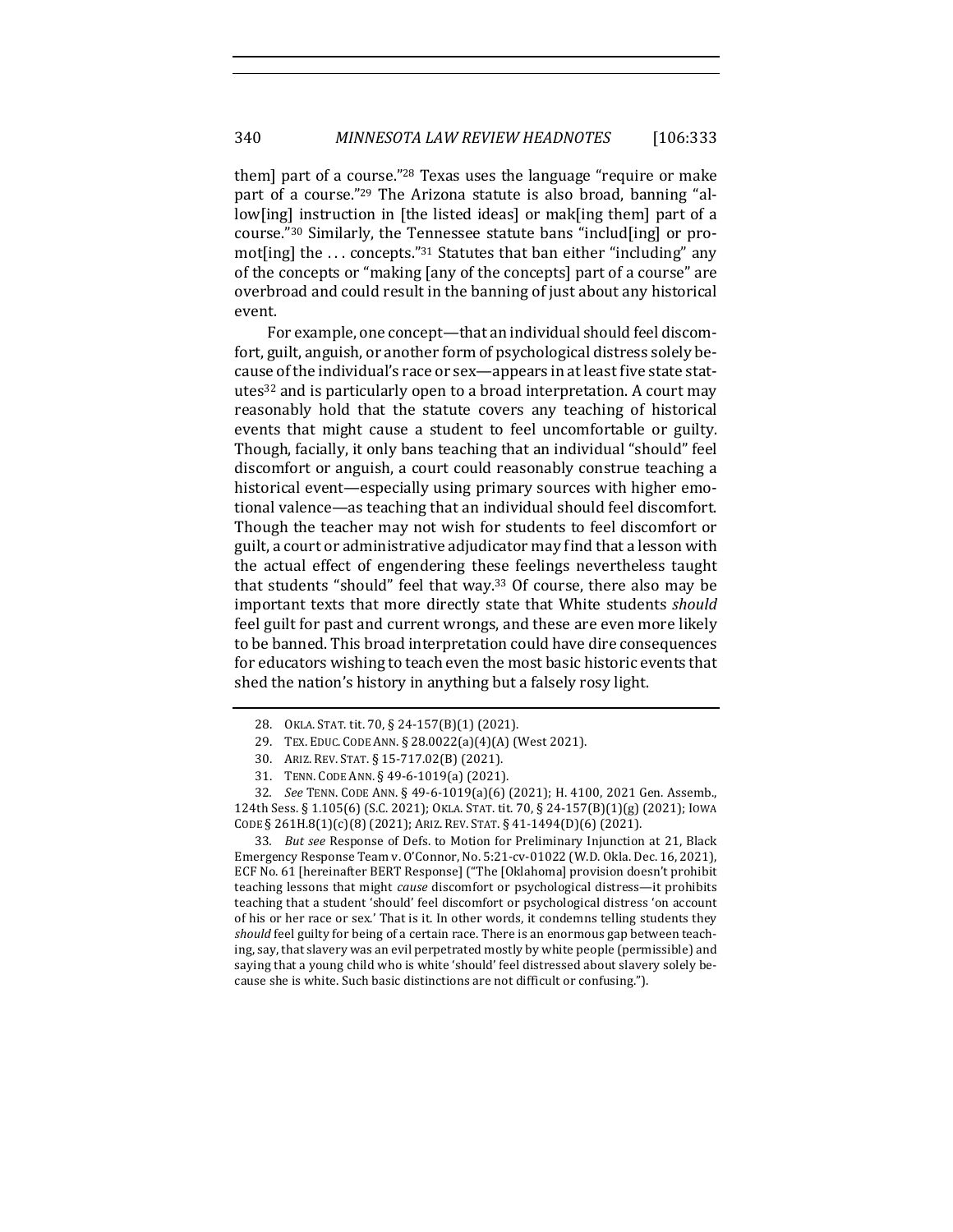A similar analysis applies to a unique additional prohibition found in Tennessee's statute: "[p]romoting division between, or resentment of, a race, sex, religion, creed, nonviolent political affiliation, social class, or class of people."<sup>34</sup> The word "promoting" could reasonably be construed as presenting any historical event or account that might elicit feelings of resentment or division. Thus, teaching about the Civil War—which likely stokes at least some division and resentment among some students, particularly in the southern states could be banned under a broad interpretation of the provision.

Even many of the narrower statutes are subject to significant danger of overbroad interpretations. Though the Idaho Code only bans "direct[ing] or otherwise compel[ling] students to personally affirm, adopt, or adhere to" the ideas,<sup>35</sup> it ventures into objectionably vague territory by naming CRT explicitly as the source of the ideas it seeks to ban<sup>36</sup> and banning all distinctions among students on account of race.<sup>37</sup> The Idaho Code's explicit naming of CRT may reasonably be interpreted by a court to encompass all CRT ideas, including sharing stories of how people of color have experienced racism. The ban on distinguishing among students on account of race may hamper schools' ability to get underprivileged students the resources and support that they need. Overall, the Idaho legislation could pose a threat depending on how courts interpret it. If courts take a broad reading of the statute, it is far more susceptible to banning ideas that are important for educators to teach.

The Oklahoma statute is probably the broadest, especially in its provision pertaining to higher education institutions. The Oklahoma provision regarding higher education includes a blanket ban on "mandatory gender or sexual diversity training or counseling" and "[a]ny orientation or requirement that presents any form of race or sex stereotyping or a bias on the basis of race or sex."<sup>38</sup> Even taken literally, this ban completely prohibits any conversation in a mandatory setting that acknowledges the lived experiences of people of color or that even "presents" information about historical events involving "a racial

<sup>34.</sup> TENN. CODE ANN. § 49-6-1019(a)(10) (2021).

<sup>35.</sup> IDAHO CODE § 33-138(3)(a) (2021).

<sup>36</sup>*. See id.* § 33-138(2).

<sup>37</sup>*. Id.* § 33-138(3)(b).

<sup>38.</sup> OKLA. STAT. tit. 70, § 24-157(A)(1) (2021).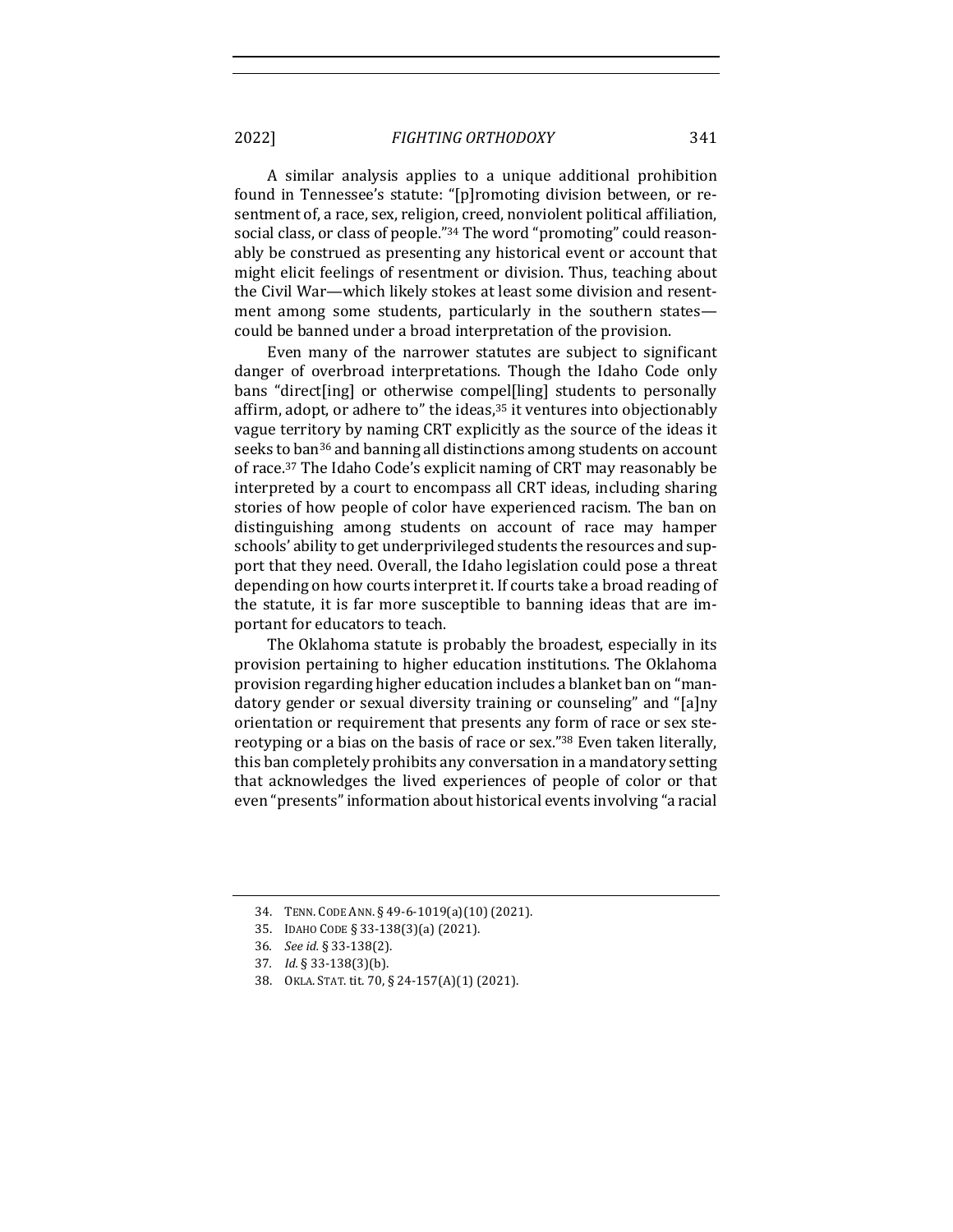bias."<sup>39</sup> This creates obvious conflicts with many universities' standard practices in response to federal regulations such as those under Title IX<sup>40</sup> and Title VI.<sup>41</sup>

Thus, the bulk of the banned concepts may not immediately appear to be a threat to CRT theories or to the teaching of basic historical events and culturally sustaining pedagogical practices. But many provisions are open to interpretations that could threaten culturally sustaining educators' ability to do their job well.

#### C. ADMINISTRATIVE INTERPRETATIONS AND ACTIONS

Regardless of the danger of the statutes' language alone, many of the statutes provide opportunities for administrators to adopt the broadest possible interpretations with the most oppressive consequences. For example, the Oklahoma statute grants authority to the State Board of Education to promulgate rules,<sup>42</sup> and the Oklahoma State Board of Education implemented emergency rules implementing the bill quickly after it passed. The rules require districts to "adopt" policies and procedures, including incorporating into employee and student handbooks, the requirements . . . . [to] notify individuals of the right to file complaints  $\dots$  [and to] ensure that the parent  $\dots$  of all students . . . are annually notified of the non-discrimination requirements."<sup>43</sup> The rules further give parents "the right to inspect curriculum, instructional materials, classroom assignments, and lesson plans to ensure compliance" and require the district "to report for each complaint filed  $\dots$  to the State Department of Education within thirty (30) days of resolution of the complaint."44

These rules come with significant consequences for teachers and schools deemed out of compliance. The new Oklahoma rules threaten to suspend or revoke licenses of school officials and to disaccredit

<sup>39</sup>*. See id.*

<sup>40.</sup> 20 U.S.C. §§ 1681–1688; 34 C.F.R. § 106.45(b)(1)(iii).

<sup>41. 42</sup> U.S.C. §§ 2000d-2000d-7. Though there does not appear to be a formal requirement for training university employees about Title VI of the Civil Rights Act of 1964, such trainings may be necessary to comply with the statute's prohibition against discrimination in education. See id.

<sup>42.</sup> *See, e.g.*, OKLA. STAT. tit. 70, § 24-157(B)(2) (2021) ("The State Board of Education shall promulgate rules, subject to approval by the Legislature, to implement the provisions of this subsection.").

<sup>43.</sup> OKLA. ADMIN. CODE § 210:10-1-23(g) (2021). 

<sup>44</sup>*. Id.* §§ 210:10-1-23(e), (i).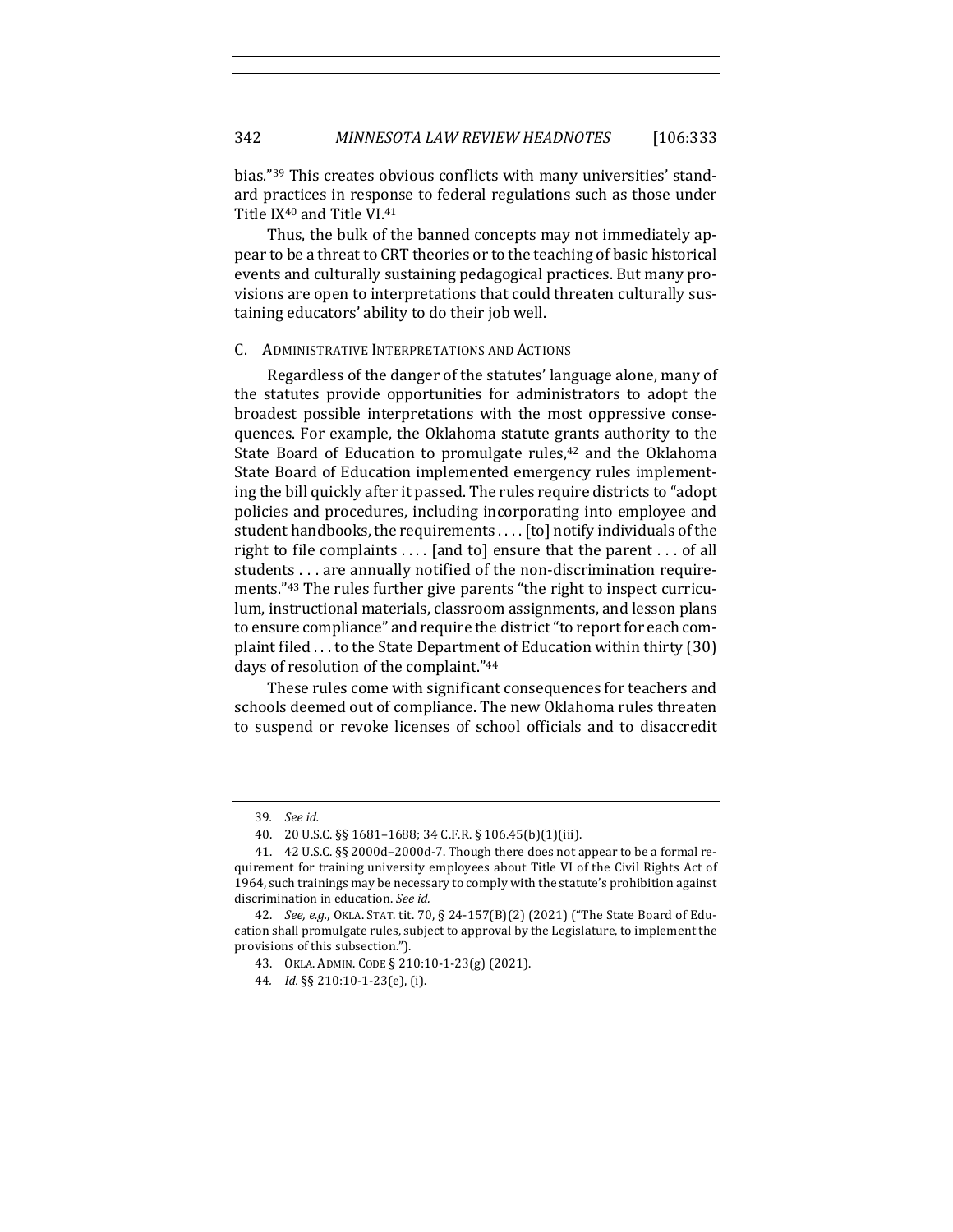schools deemed out of compliance.<sup>45</sup> Arizona also provides for "disciplinary action" and "suspension or revocation of [a] teacher's certificate" based on the board of education's judgment-which may not be as precise as a court's.<sup>46</sup> South Carolina legislation was part of an appropriations bill and provides that no state funds can be used to "carry out standards, curricula, lesson plans, textbooks, instructional materials, or instructional materials that serve to inculcate" the common list of ideas.<sup>47</sup> Interpreting this legislation broadly, the South Carolina Department of Education could completely cut off funding to many schools.<sup>48</sup> A proposed bill in Wisconsin even provides for a private cause of action and attorney's fees if a school is found to be in violation and mandates a ten percent reduction in state aid to that school.49

This legislation could have an adverse impact on schools with more students of color, which are naturally more likely to have conversations that could be deemed to violate the law.<sup>50</sup> Regardless of any disparate impact, *all* students are worse off when they are not exposed to other cultures and ideas. All students will be far less prepared to participate in a globalized society and navigate the rapidly increasing diversity of the United States.<sup>51</sup>

50. This follows logically from the tendency of students and teachers to discuss the students' lived experiences and connect curriculum with students' everyday lives. The higher number of racial and ethnic minorities in the classroom, the more statistically likely it is that a student will share an experience that could engender guilt or other uncomfortable feelings among White students. Further, teachers are logically more likely to discuss concepts through the lens of differing identities when their classrooms are not majority White and homogeneous.

51. See William H. Frey, The Nation Is Diversifying Even Faster Than Predicted, Ac*cording to New Census Data*, BROOKINGS (July 1, 2020), https://www.brookings.edu/ research/new-census-data-shows-the-nation-is-diversifying-even-faster-than -predicted [https://perma.cc/K3W2-XMTL] (highlighting the increasing diversity of the United States); see also Ernest T. Pascarella, Georgianna L. Martin, Jana M. Hanson, Teniell L. Trolian, Benjamin Gillig, & Charles Blaich, *Effects of Diversity Experiences on Critical Thinking Skill over 4 Years of College*, 55 J. COLL. STUDENT DEV. 86, 86-92 (2014) (studying benefits of diverse classrooms and conversations for critical thinking skills); GARY ORFIELD & JONGYEON EE, OUR SEGREGATED CAPITAL: AN INCREASINGLY DIVERSE CITY WITH RACIALLY POLARIZED SCHOOLS 18 (2017), https://www.civilrightsproject.ucla .edu/research/k-12-education/integration-and-diversity/our-segregated-capital-an -increasingly-diverse-city-with-racially-polarized-schools/POSTVERSION\_DC\_

<sup>45</sup>*. Id.* §§ 210:10-1-23(h), (j). 

<sup>46.</sup> ARIZ. REV. STAT. § 15-717.02(D) (2021).

<sup>47.</sup> H. 4100, 2021 Gen. Assemb., 124th Sess. § 1.105(6) (S.C. 2021).

<sup>48</sup>*. See id.*

<sup>49.</sup> S.B. 411, 2021-22 Leg., Reg. Sess. (Wis. 2021).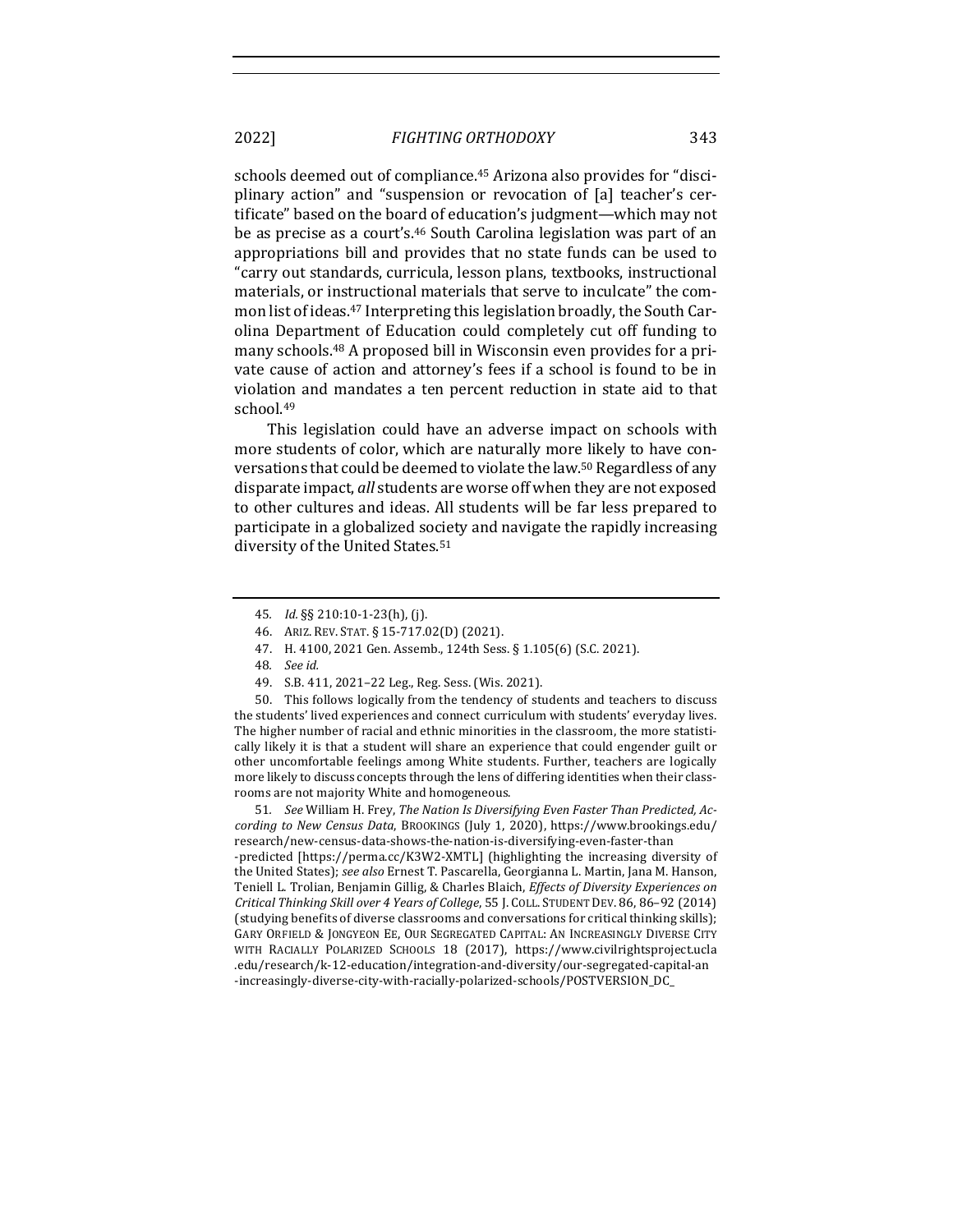#### D. CHILLING EFFECT

More than anything, the chilling effect of the legislation is the primary concern. Particularly when paired with media rhetoric depicting the statutes in their broadest form, the legislation has sparked fear in educators that they will face legal repercussions by teaching something that may fall under their state's prohibitions.<sup>52</sup> In states with CRT bans, teachers are likely to shy away from teaching concepts through a lens that acknowledges race, sex, class, and other identifiers and the way these identifiers shape everyday interactions.<sup>53</sup> Some educators are even avoiding teaching objectively true historical events that depict any sort of animosity or conflict along lines of identity.<sup>54</sup> Thus, educators, reasonably fearing a broad interpretation of these bans, may not feel comfortable teaching critical aspects of U.S. history, including ethnic cleansing of indigenous people, slavery, the Civil War, reconstruction, Jim Crow, internment of Japanese Americans during World War II, the Holocaust, the civil rights movement, the women's suffrage movement, and Stonewall—let alone current events and social science relating to current and persisting structures of inequity.

020117.pdf [https://perma.cc/VS9K-3KNH] (describing the importance of critical thinking skills in an increasingly multiracial society).

54. *See, e.g.*, Meckler & Natanson, *supra* note 14 ("Florida school officials canceled a lecture for teachers on the history of the civil rights movement while they considered whether it would violate state rules.").

<sup>52</sup>*. See* Meckler & Natanson, *supra* note 14.

<sup>53.</sup> *See, e.g.*, Complaint at 2 ¶ 3, Black Emergency Response Team v. O'Connor, No. 5:21-cv-01022 (W.D. Okla. Oct. 19, 2021) ("The Act's confounding language is not only facially unconstitutional but its application has also chilled and censored speech that strikes at the heart of public education and the nation's democratic institutions. Educators at all levels are blacklisting books by diverse authors and adapting their instructional approaches to avoid raising complex questions about race and gender. District administrators have struck texts by Black and women authors from their reading lists, including To Kill a Mockingbird, Their Eyes Were Watching God, *I Know Why the Caged Bird Sings, Narrative of the Life of Frederick Douglass, and A Raisin in the Sun, while* leaving in place texts by White and male authors. Teachers have received guidance to comply with H.B. 1775 by avoiding terms such as 'diversity' and 'white privilege,' while administrators have simultaneously acknowledged that 'no one truly knows what [the Act] means or can come to agreement on its meaning.' Professors have stopped testing on certain theories related to the implications of race on society, and university librarians are afraid to purchase materials related to race and gender. In response to serious complaints of racism and discrimination on its campus and to provide a safer climate for all, the University of Oklahoma ("OU") had required all students to participate in sexual harassment training and diversity, equity, and inclusion coursework; but now, OU is prohibited under the Act from mandating the training and coursework. Across the state, educators are censoring their speech to avoid deeper student inquiry around race, gender, and inequality because they do not know where the line between lawful and unlawful conduct lies.").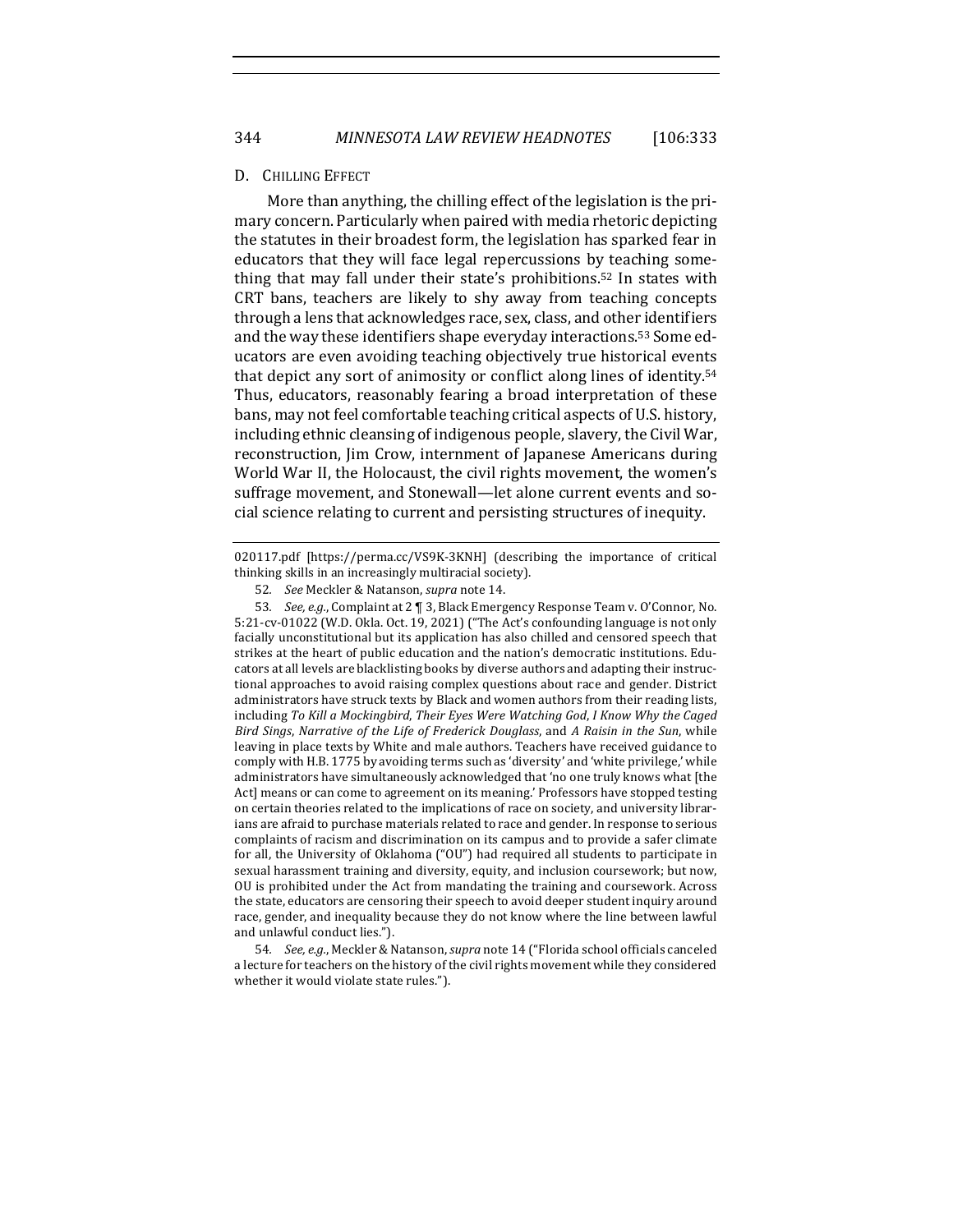This legislation has a strong potential to deter and a fair potential to punish instruction about historical events and social science that acknowledges discrimination and conflict along lines of identity.<sup>55</sup>

#### II. CHALLENGING CRT BANS IN THE COURTS

Anti-CRT legislation likely violates fundamental constitutional principles, especially those in the First and Fourteenth Amendments.<sup>56</sup> CRT bans are directly at odds with foundational Supreme Court cases such as *Pico*<sup>57</sup> and *Meyer*.<sup>58</sup> Courts may find that legislatures' motivations for the restriction on speech were impermissibly nationalistic and political. Thus, there is a significant chance that the legislation could be struck down as long as litigators can adequately articulate the legislation's harm.

#### A. FIRST AMENDMENT CHALLENGES

Courts may find that the legislation violates teachers' First Amendment rights to teach material they find to be academically important, and—perhaps more importantly—that it violates parents' First Amendment rights to decide what is appropriate for their child to learn.

In *Pico*, the Supreme Court held that a school board could not restrict the availability of library books simply because its members disagreed with their content.<sup>59</sup> The board justified its actions saying that the books were "anti-America, anti-Christian, anti-Semitic, and just plain filthy" and claiming that it was their "moral obligation. The protect the children in [their] schools from this moral danger."<sup>60</sup> The Court found that the board's actions violated the First Amendment, quoting *Tinker v. Des Moines*<sup>61</sup> and stating that students do not "shed their constitutional rights to freedom of speech or expression at the

57. Bd. of Educ., Island Trees Union Free Sch. Dist. v. Pico, 457 U.S. 853 (1982).

<sup>55.</sup> *But see* BERT Response, *supra* note 33, at 22 ("[T]he [Oklahoma] State Department of Education has stated that revocation of a license shall only proceed if the employee is found in 'willful violation.' ... Therefore, Plaintiffs' false specter of professional ruin is quashed through this scienter requirement. Teachers cannot be chilled from instructing students on concepts unless they know those concepts are prohibited .... [O]ffenders would have to willfully violate what they already understand as a prohibition."). 

<sup>56.</sup> U.S. CONST. amends. I, XIV.

<sup>58.</sup> Meyer v. Nebraska, 262 U.S. 390 (1923).

<sup>59</sup>*. Island Trees Union Free Sch. Dist.*, 457 U.S. at 872.

<sup>60.</sup> Id. at 857 (quoting Pico v. Bd. of Educ., Island Trees Union Free Sch. Dist., 474 F. Supp. 387, 390 (E.D.N.Y. 1979)).

<sup>61.</sup> Tinker v. Des Moines Indep. Cmty. Sch. Dist., 393 U.S. 503 (1969).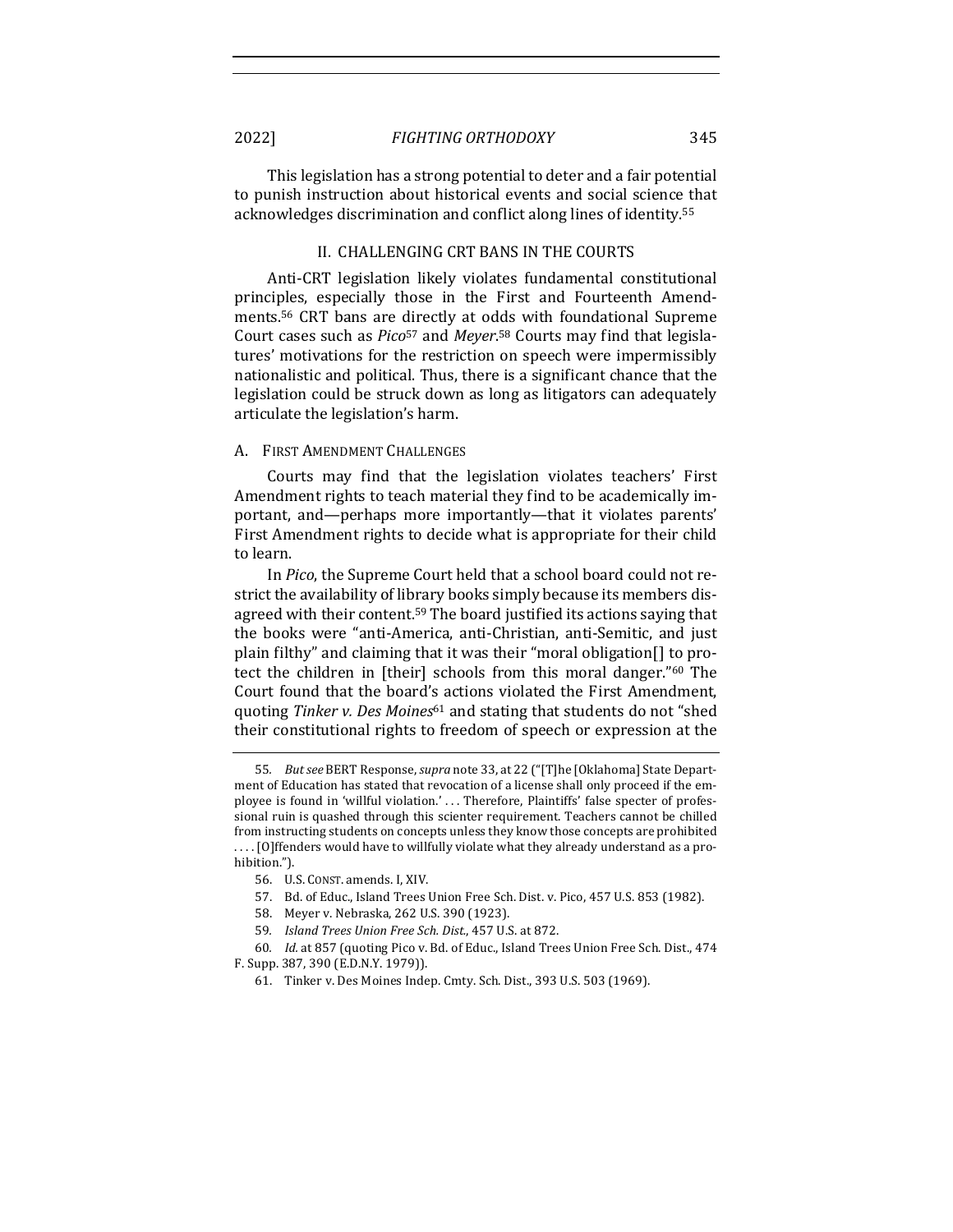schoolhouse gate."<sup>62</sup> The Court broadly opined that schools should prepare students for democratic life, noting that "just as access to ideas makes it possible for citizens generally to exercise their rights of free speech and press in a meaningful manner, such access prepares students for active and effective participation in the pluralistic, often contentious society in which they will soon be adult members."63

Further, the Court noted that, while the board had significant discretion to determine the content of its libraries, the board could not remove books from the library simply because it disliked the ideas contained in the books; and it could not seek "by their removal to 'prescribe what shall be orthodox in politics, nationalism, religion, or other matters of opinion."<sup>64</sup> Though the Court noted that its holding was specific to libraries and suggested that school boards might rightfully claim more discretion over matters of curriculum, the principle remains that legislators and school boards may not restrict speech in schools for political or nationalistic reasons.<sup>65</sup>

Courts may reasonably analogize anti-CRT legislation to removal of books from schools. The legislation bans specific ideas and is meant to combat a particular ideology that conservatives have identified as unorthodox and undesirable. In that sense, challengers of the legislation may successfully convince a court that the legislation attempts to "prescribe what shall be orthodox." $66$  Proponents of the legislation may argue that *Pico* applies only to school libraries and not classrooms or curriculum,<sup>67</sup> but challengers may note that several circuits have already extended *Pico* to the context of curriculums.<sup>68</sup> Thus, a

67. *See, e.g.*, BERT Response, *supra* note 33, at 14 (quoting Epperson v. Arkansas, 393 U.S. 97, 107 (1968)) ("[A] State has the 'undoubted right to prescribe the curriculum for its public schools."). This quote is taken out of context by the defendants in *Black Emergency Response Team*, as it reads in whole: "The State's undoubted right to prescribe the curriculum for its public schools does not carry with it the right to prohibit, on pain of criminal penalty, the teaching of a scientific theory or doctrine  $[$ , i.e., the theory of evolution,] where that prohibition is based upon reasons that violate the First Amendment  $\mathfrak{f}$ , e.g., political or religious motivations]. It is much too late to argue that the State may impose upon the teachers in its schools any conditions that it chooses, however restrictive they may be of constitutional guarantees." Epperson v. Arkansas, 393 U.S. 97, 107 (1968).

68. *See, e.g.*, Peck ex rel. Peck v. Baldwinsville Cent. Sch. Dist., 426 F.3d 617, 631 (2d Cir. 2005); Settle v. Dickson Cty. Sch. Bd., 53 F.3d 152, 155 (6th Cir. 1995); Pratt v.

<sup>62</sup>*. Island Trees Union Free Sch. Dist.*, 457 U.S. at 865 (quoting *Tinker*, 393 U.S. at 506).

<sup>63</sup>*. Id.* at 868.

<sup>64.</sup> *Id.* at 854 (quoting W. Va. Bd. of Educ. v. Barnette, 319 U.S. 624, 642 (1943)).

<sup>65</sup>*. Id.* at 864, 872.

<sup>66</sup>*. Id.* at 854 (quoting *Barnette*, 319 U.S. at 642).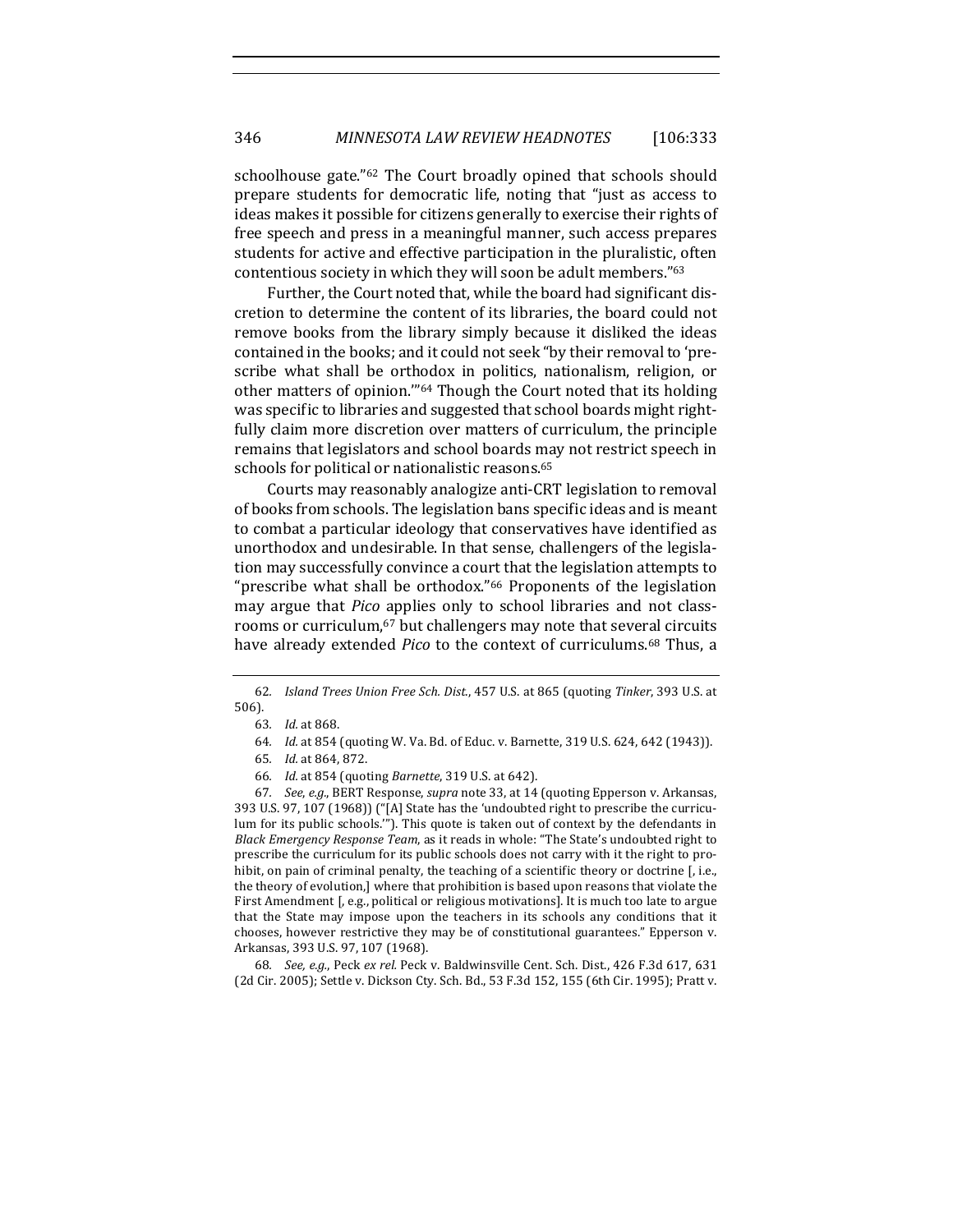court may find that *Pico* is forceful authority against the anti-CRT legislation.

Challengers may also analogize anti-CRT legislation to *Epperson v. Arkansas*, where the Supreme Court held that a law that banned teaching the theory of evolution was unconstitutional.<sup>69</sup> The Court noted that there was "[n]o suggestion [that the] law may be justified by considerations of state policy other than the religious views of some of its citizens."70 Though political motivations may not carry the same weight of impermissibility as religious motivations, the two can be analogized easily. Pluralism of political viewpoints is arguably as important to American democracy as religious pluralism. Consequently, political motivations may also cause the prohibition to violate the First Amendment.

Challengers of the legislation may also make a broader appeal to the purpose of schools as "nurseries of democracy" $71$  and "marketplace[s] of ideas" $72$  and may illustrate the need for preparing students to understand others' "cultural values"<sup>73</sup> and to deal "effectively and intelligently"<sup>74</sup> with dissent in "our open political system  $\dots$  to preserve freedom and independence."75

Aside from broad appeals to pluralism and supporting democratic values, challengers may also argue that the legislation impinges on teachers' and students' academic freedom by regulating what they

72. Tinker v. Des Moines Indep. Cmty. Sch. Dist., 393 U.S. 503, 512 (1969) (quoting Keyishian v. Bd. of Regents, 385 U.S. 589, 603 (1967)) ("The classroom is peculiarly the 'marketplace of ideas.' The Nation's future depends upon leaders trained through wide exposure to that robust exchange of ideas which discovers truth 'out of a multitude of tongues, (rather) than through any kind of authoritative selection."") (alteration in original).

73. Brown v. Bd. of Educ., 347 U.S. 483, 493 (1954) ("[Schools are a] principal instrument in awakening the child to cultural values, in preparing him for later professional training, and in helping him to adjust normally to his environment.").

74. Wisconsin v. Yoder, 406 U.S. 205, 221 (1972) ("[Schools are vital for] prepar[ing] citizens to participate effectively and intelligently in our open political system if we are to preserve freedom and independence.").

75*. Id.*

Indep. Sch. Dist. No. 831, 670 F.2d 771, 773 (8th Cir. 1982); Monteiro v. Tempe Union High Sch. Dist., 158 F.3d 1022, 1027 n.5 (9th Cir. 1998); Axson-Flynn v. Johnson, 356 F.3d 1277, 1292, 1292 (10th Cir. 2004).

<sup>69</sup>*. Epperson*, 393 U.S. 97.

<sup>70.</sup> *Id.* at 107.

<sup>71.</sup> *See* Mahanoy Area Sch. Dist. v. B.L., 141 S. Ct. 2038, 2046 (2021) ("[T]he school itself has an interest in protecting a student's unpopular expression . . . because America's public schools are the nurseries of democracy.").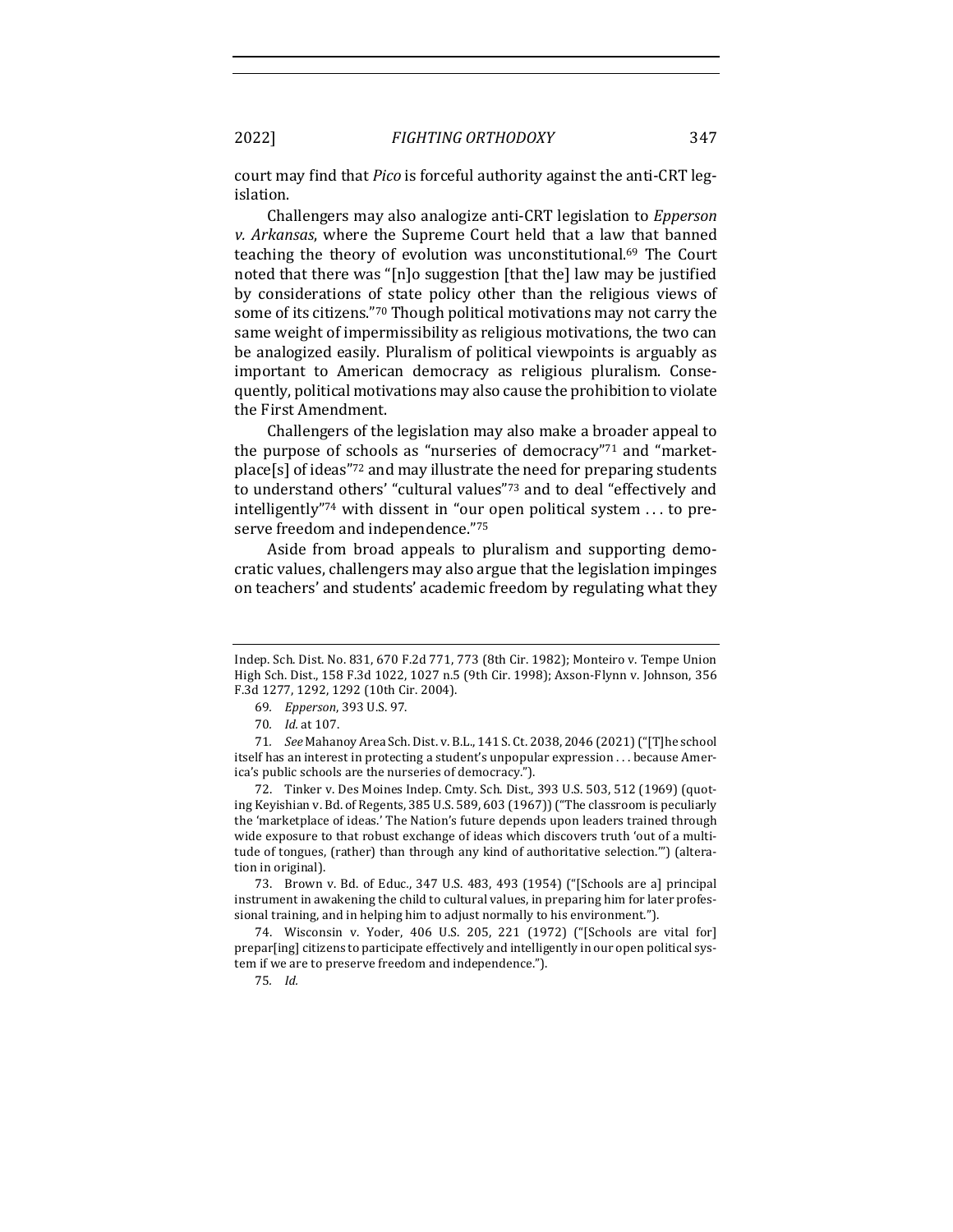can think about and evaluate.<sup>76</sup> The Court has opined that the First Amendment protects "the right to receive information and ideas."77 The Court has also noted that teachers and students have the right "to inquire, to study and to evaluate, to gain new maturity and understanding; otherwise our civilization will stagnate and die."<sup>78</sup> Challengers may effectively convince the court that no state should be allowed to totally prevent teachers and students from examining and analyzing an idea, even if the state is allowed to encourage teachers and students to reject the idea. In other words, challengers may allege First Amendment violations for impingement on the right to receive information<sup>79</sup> and for viewpoint-based restrictions on academic freedom.<sup>80</sup>

First Amendment challenges are most likely to be successful if challengers illustrate the political and partisan purposes behind the legislation. Proponents are unlikely to articulate any legitimate pedagogical objectives behind the legislation aside from shielding students from discomfort or divisiveness, $81$  and evidence is likely abundant

<sup>76.</sup> *See, e.g., Keyishian,* 385 U.S. at 603 (espousing academic freedom as a "transcendent value" in the United States and noting that the First Amendment "does not tolerate laws that cast a pall of orthodoxy over the classroom").

<sup>77.</sup> Stanley v. Georgia, 394 U.S. 557, 564 (1969); see also Bd. of Educ., Island Trees Union Free Sch. Dist. v. Pico, 457 U.S. 853, 866-68 (1982) (plurality opinion).

<sup>78.</sup> Sweezy v. New Hampshire, 354 U.S. 234, 250 (1957).

<sup>79.</sup> *See, e.g.*, Complaint, *supra* note 53, at 68-69 (alleging violation of First Amendment right to receive information in challenge to Oklahoma anti-CRT statute).

<sup>80.</sup> *See, e.g., id.* at 34-36, 69-71 (alleging (1) violation of First Amendment for "Overbroad and Viewpoint-Based Restriction on Academic Freedom" and (2) facts to support restrictions on academic freedom).

<sup>81.</sup> *See, e.g.*, Stephen Kearse, GOP Lawmakers Intensify Effort to Ban Critical Race *Theory in Schools*, STATELINE, PEW CHARITABLE TRUSTS (June 14, 2021), https://www .pewtrusts.org/en/research-and-analysis/blogs/stateline/2021/06/14/gop

<sup>-</sup>lawmakers-intensify-effort-to-ban-critical-race-theory-in-schools [https://perma .cc/NX8V-FLEE] ("Missouri state Rep. Brian Seitz, a Republican, said in a phone interview that teaching critical race theory in schools would create 'another great divide in America.' He introduced a bill that would ban critical race theory from all publicly funded schools, including universities .... Tennessee state Sen. Brian Kelsey also argued that critical race theory will split Americans. 'Critical Race Theory creates divisions within classrooms and will cause irreversible damage to our children who hold the future of our great country,' .... [T]he critical race theory controversy has little connection to existing curriculums or school district policies. There is no evidence that critical race theory, as defined by its originators, has been taught in any public school. Nor has a school board in any state cited critical race theory as an element of its curriculum .... West Virginia state Sen. Mike Azinger, a Republican, demurred when asked for specific evidence of critical race theory's footprint in his state .... The critical race theory cited by Republican lawmakers and conservative pundits is often nebulous, comprising equity and diversity initiatives, workplace trainings, school curricula, reading lists and selectively edited quotations of critical race theorists. 'They don't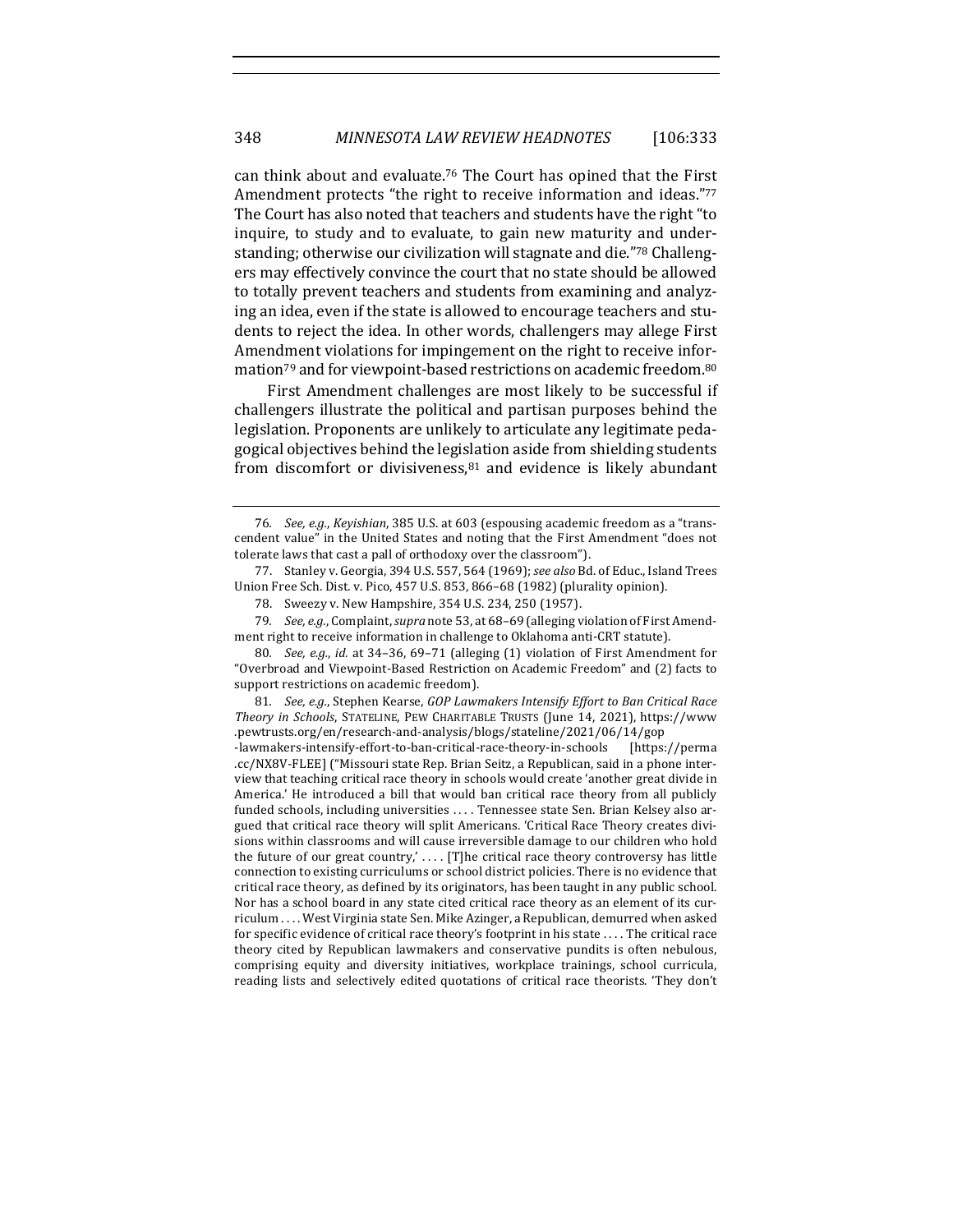that politics and/or racial animus motivated legislators in any given state.<sup>82</sup> The more evidence of legislators' political intent—or even racial animus, if possible—that challengers can collect, the more likely a First Amendment challenge is to succeed.<sup>83</sup>

B. FOURTEENTH AMENDMENT—PROCEDURAL DUE PROCESS CHALLENGES

Challengers may also successfully argue that the legislation violates procedural due

process because it is unconstitutionally vague. In *Kevishian v. Board of Regents*, the Court struck down a New York law aimed at combating communist ideologies in universities, holding it invalid in part because it was unconstitutionally vague, in violation of the Fourteenth Amendment.<sup>84</sup> The Court noted that teachers were unlikely to know what constitutes the boundary between permissible utterances and acts and "seditious" utterances and acts, which were banned by the legislation.<sup>85</sup> This lack of clarity about what was and was not illegal under the statute prevented teachers from having the requisite notice of what was prohibited, violating teachers' right to due process.<sup>86</sup>

Challengers may argue that anti-CRT statutes are too vague for teachers to be on notice of what is banned. Because many provisions are unclear,<sup>87</sup> teachers are unlikely to know where the line is between teaching one of the banned ideas and not. Teachers who care about

83. *See, e.g.*, Epperson v. Arkansas, 393 U.S. 97, 107 (1968) ("The State's undoubted right to prescribe the curriculum for its public schools does not carry with it the right to prohibit, on pain of criminal penalty, the teaching of a scientific theory or doctrine [i.e., the theory of evolution] where that prohibition is based upon reasons that violate the First Amendment [e.g., political or religious reasons]."); Gonzalez v. Douglas, 269 F. Supp. 3d 948 (D. Ariz. 2017) (holding political motivations, including racial animus, made legislation impermissible); Complaint, *supra* note 53, at 51-61 (documenting racial and political rhetoric of legislators as part of First Amendment challenge to Oklahoma's anti-CRT statute).

- 85*. Id.* at 597–604.
- 86*. Id.*
- 87*. See supra* Part I.B.

name specific texts,' said Adrienne Dixson, a University of Illinois at Urbana-Champaign professor of education, in a phone interview.").

<sup>82.</sup> *See, e.g.*, Complaint, *supra* note 53, at 51-61 (documenting racial and political rhetoric of legislators as part of First Amendment challenge to Oklahoma's anti-CRT statute); Reid Wilson, *GOP Legislatures Target Critical Race Theory*, HILL (May 5, 2021), https://thehill.com/homenews/state-watch/551977-gop-legislatures-target-critical -race-theory [https://perma.cc/MRQ4-GVVK ] ("In Tennessee, the bill's chief sponsor, state Rep. John Ragan (R), castigated those who promote critical race theory as 'seditious charlatans [who] would if they could destroy our heritage of ordered, individual liberty under the rule of law, before our very eyes."").

<sup>84. 385</sup> U.S. 589, 603 (1967).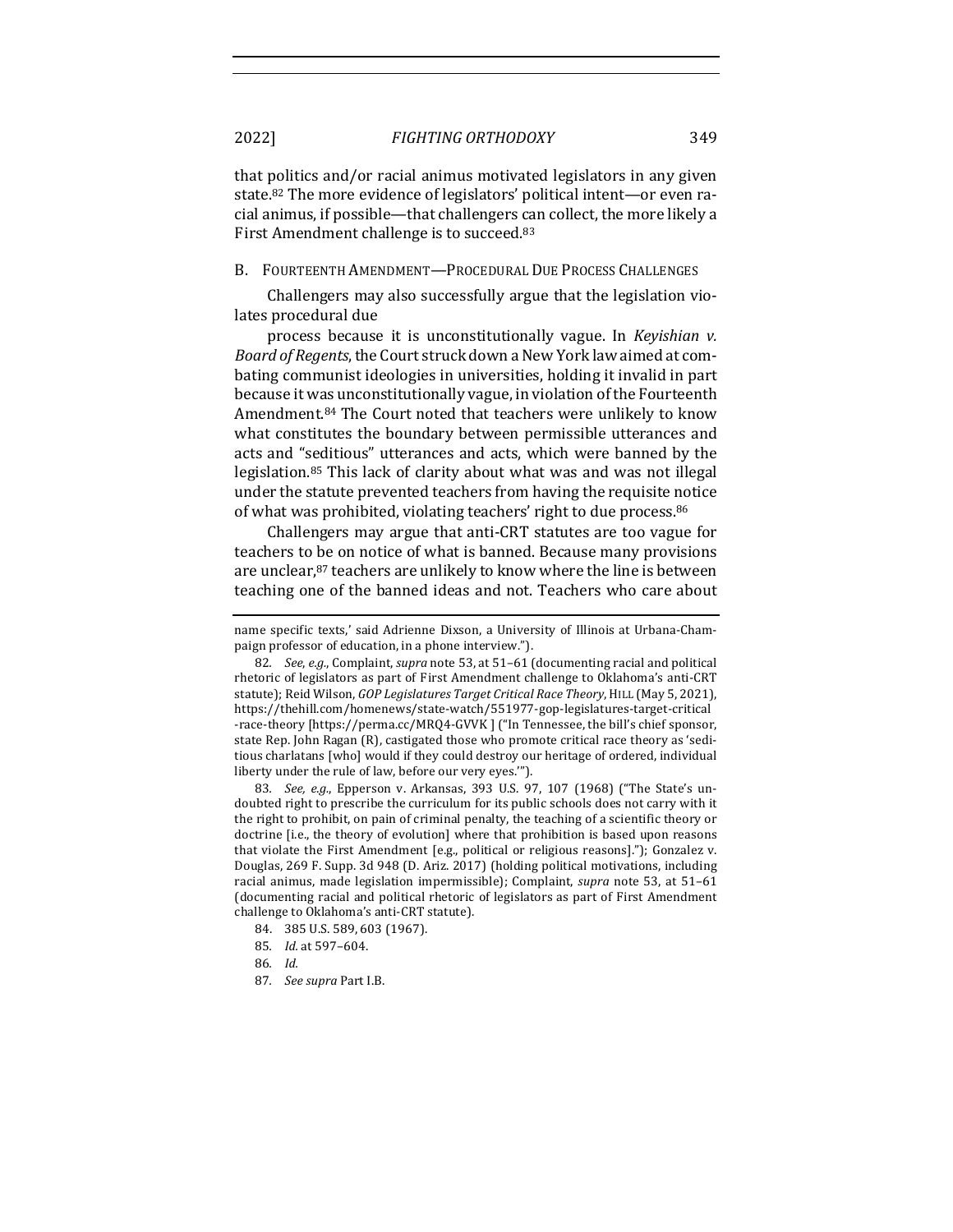their students' learning are likely to be forced to test an invisible line between the permissible and impermissible, and they may suffer harsh penalties as a result. In this circumstance, a court may find that teachers do not have adequate notice of what is banned and therefore have not been provided due process.<sup>88</sup>

#### C. FOURTEENTH AMENDMENT-SUBSTANTIVE DUE PROCESS, AS-APPLIED **CHALLENGES**

Challengers may also fight the legislation on substantive due process grounds as an impingement on parents' right to control the upbringing of their children as they see fit. By the state deciding for parents whether their children can be exposed to contentious theories, parents are deprived of this right.

In *Meyer*, the Supreme Court declared a Nebraska law that banned teaching in German unconstitutional for violation of the Due Process Clause of the Fourteenth Amendment.<sup>89</sup> The Court emphasized the rights of both the parent and the teacher to determine what students will be taught and opined that "[n]o emergency has arisen which renders knowledge by a child of some language other than English so clearly harmful as to justify its inhibition with the consequent infringement of rights long freely enjoyed." $90$  It ultimately held that "the statute as applied is arbitrary and without reasonable relation to any end within the competency of the state."91

The legislatures have not clearly identified a harm that they are trying to prevent. Commentators have primarily made vague nationalistic arguments painting CRT as unpatriotic or describing CRT as an ideology that they disagree with and that must be stopped.<sup>92</sup> Other justifications have focused on the fear that students will experience negative mental effects from guilt or that the concepts create divisiveness.<sup>93</sup> Some have made the conclusory argument that anti-CRT legis-

<sup>88</sup>*. See* Complaint, *supra* note 53, at 1, 6, 20-27, 66-68 (illustrating ambiguities in Oklahoma statute and laying out an extensive due process argument based on vagueness). 

<sup>89.</sup> Meyer v. Nebraska, 262 U.S. 390 (1923).

<sup>90.</sup> *Id.* at 403.

<sup>91</sup>*. Id.*

<sup>92.</sup> *See, e.g.*, Complaint, *supra* note 53, at 51-56 (documenting Oklahoma legislators' arguments for banning CRT).

<sup>93.</sup> *See, e.g.*, IDAHO CODE § 33-138(2) (2021) ("The Idaho legislature finds that tenets ... often found in 'critical race theory[]' undermine the objectives of [respecting the dignity of others, acknowledging the right of others to express differing opinions, and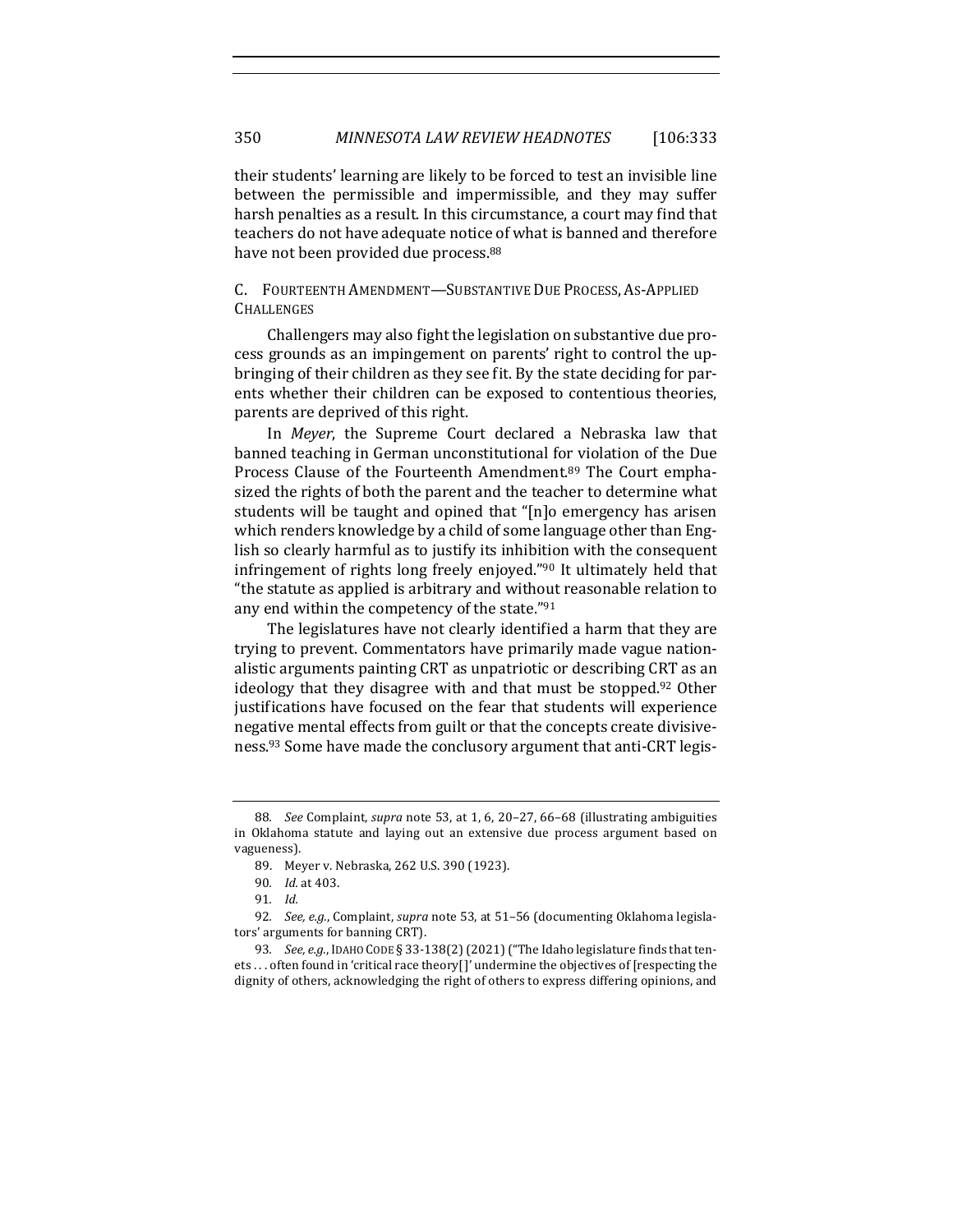lation has the "legitimate pedagogical justification" of "protecting children from race and sex discrimination in school curriculum."94 Overall, there are only tenuous justifications for the censorship.

Like in *Meyer*, courts may find that legislatures have not demonstrated that the banned ideas are harmful enough to justify an infringement on the freedom of students, parents, and teachers. Savvy challengers can frame the issue for courts to require that the state show it has a legitimate interest that it is trying to protect or is trying to prevent a genuine harm. Because most legislators focused on their political disagreement with the ideas or fear that children might feel uncomfortable or guilty from them, courts may find that states' justifications do not outweigh a parent's right to control their child's upbringing. Thus, courts could hold that the statutes are "arbitrary and without reasonable relation to any end within the competency to the state."95

D. FOURTEENTH AMENDMENT-SUBSTANTIVE DUE PROCESS, DISCRIMINATORY INTENT CHALLENGES

Substantive due process challenges on discriminatory intent grounds are far less

likely to prevail, despite that many litigators will be drawn to such arguments because of the racial nature of the legislation.<sup>96</sup> Such challenges will require a significant showing of discriminatory purpose that may be difficult to produce.

To successfully overturn legislation on discriminatory intent grounds, courts generally consider  $(1)$  whether the impact of the action bears more heavily on one race than another,  $(2)$  the historical background of the decision, (3) the specific sequence of events leading to the challenged action, (4) the defendant's departures from normal procedures or substantive conclusions, and (5) the relevant legislative or administrative history.97

fostering and defending intellectual honesty and freedom of speech] and *exacerbate and inflame divisions* on the basis of sex, race, ethnicity, religion, color, national origin, or other criteria in ways contrary to the unity of the nation  $\dots$ .") (emphasis added); BERT Response, *supra* note 33, at 9 ("HB 1775 attempts to make education in Oklahoma more inclusive, [sic] by prohibiting the inculcation of concepts that exclude and demonize persons purely based on race and sex.").

<sup>94.</sup> *See* BERT Response, *supra* note 33, at 2.

<sup>95.</sup> Meyer, 262 U.S. at 403.

<sup>96.</sup> *See, e.g.*, Complaint, *supra* note 53, at 71-74 (alleging racially discriminatory purpose in derogation of Fourteenth Amendment).

<sup>97.</sup> *See* Arlington Heights v. Metro. Hous. Dev. Corp., 429 U.S. 252, 266-68 (1977).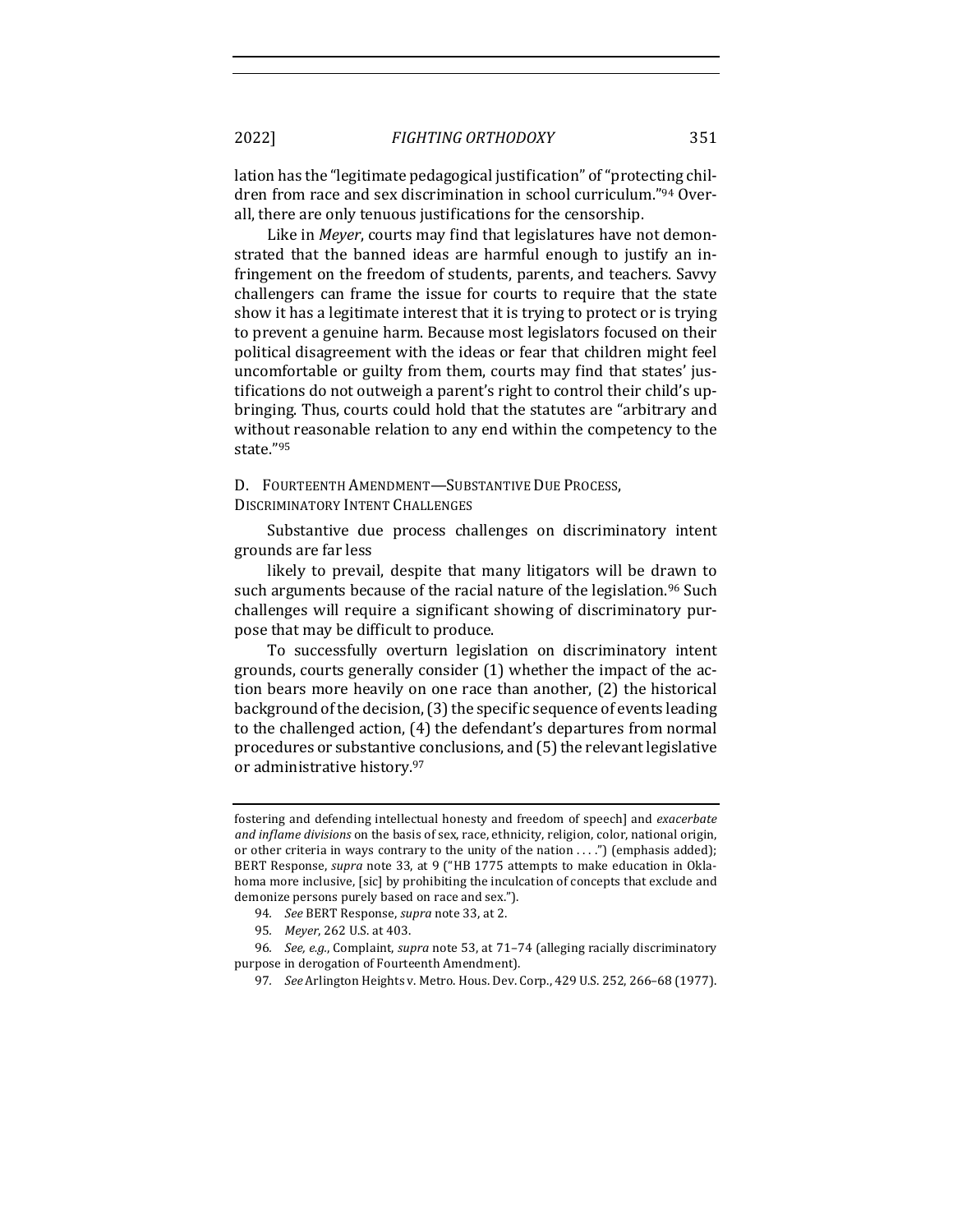Challengers may be able to show that the action bears more heavily on some races than others but will likely need to rely on theoretical and anecdotal examples $98$ —as it will be difficult to show that not teaching the specific banned ideas will harm specific groups. To satisfy the first factor, challengers must essentially be able to convince a court through concrete research and analysis that harm to specific groups has occurred or is likely to occur. Part III of this Essay discusses two avenues to do this. For the second factor, challengers may provide a brief overview of historic segregation in their state and frame the legislation in the context of historical attempts to resegregate. 

Challengers may be able to demonstrate factors three, four, and five if they compile evidence of the motivations for the decision, including suspect comments by legislators and unusual procedures by legislatures. The complaint in *Black Emergency Response Team* (*BERT*) provides a useful example in which challengers of the Oklahoma statute documented racial and political rhetoric in an attempt to illustrate racial animus.<sup>99</sup> The plaintiffs also emphasized that the Oklahoma statute was passed on an emergency basis—illustrating the Oklahoma legislature's departure from normal proceedings to pass the statuteand the Oklahoma Department of Education's expedited measures implementing the legislation.<sup>100</sup> Challengers may also emphasize departure from normal procedures by illustrating how similar decisions are typically made by local school districts rather than at the state level.<sup>101</sup>

Plaintiffs have been successful with this argument when they were able to compile overwhelming evidence of racial animus. In *Gon*zalez v. Douglas, plaintiffs successfully challenged a discriminatory law designed to ban culturally relevant programming by collecting extensive records demonstrating discriminatory intent.<sup>102</sup> Plaintiffs

<sup>98.</sup> *See infra* Part III.

<sup>99.</sup> Complaint, *supra* note 53, at 51-61 (documenting racial and political rhetoric of legislators).

<sup>100.</sup> *Id.* at 49-51 ("The Oklahoma Legislature deviated from its own procedure to pass H.B. 1775, in furtherance of its racial and partisan interests ... . The law was passed ... on an emergency basis because representatives wanted to ensure it went into effect for the upcoming school year. The legislature did not reference a particular change in Oklahoma educational practices, either in the recent past or pending, that the legislature needed to address on an emergency basis. All Republican members of the legislature present and voting voted in favor of H.B. 1775; all Democratic members present and voting voted against it.").

<sup>101.</sup> *See, e.g., id.* at 56-58.

<sup>102.</sup> Gonzalez v. Douglas, 269 F. Supp. 3d 948 (D. Ariz. 2017).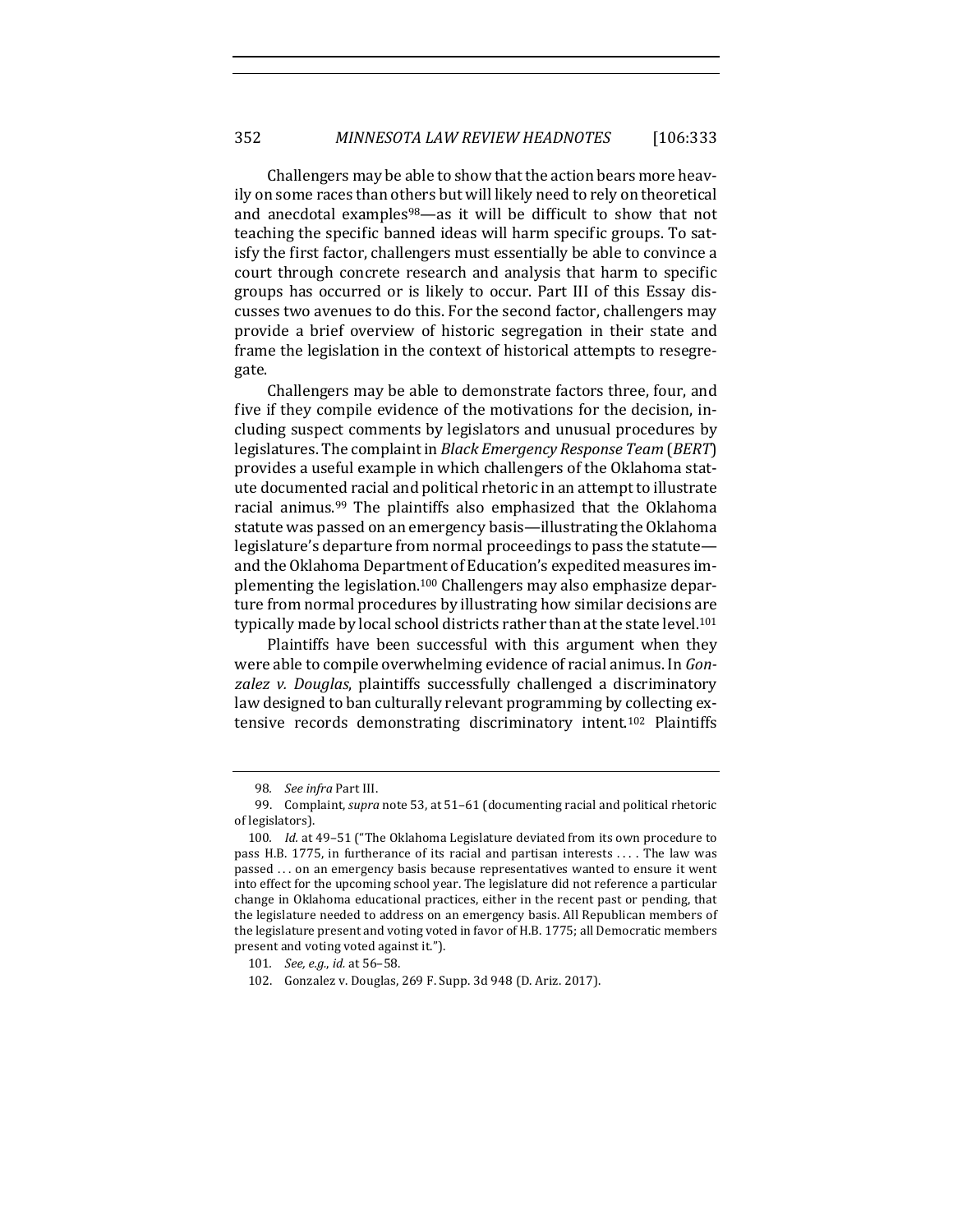convinced the court that legislative proceedings were full of dog whistles<sup>103</sup>--including "Raza," "un-American," "radical," "communist," "Aztlán," and "M.E.Ch.A.," which operated as derogatory code words for Mexican Americans.<sup>104</sup> Plaintiffs also documented racial commentary from the blog posts of the main proponent of the bill to show that it was motivated by racial animus.<sup>105</sup> Perhaps most importantly, plaintiffs were able to demonstrate that the act was specifically targeted at one racial group and one particular course by showing that the administrative enforcers of the statute—who were also the bill's main proponents—"refused to believe" independent evidence that the course was "academically excellent" and attempted to shut it down despite that it had allowed other similar programs to continue.<sup>106</sup>

Making as strong of a showing as the *Gonzalez* plaintiffs is unlikely but possible. Challengers who track legislators' Twitter posts and delve into the specific enforcement decisions of departments of education may find convincing evidence of racial animus and the targeting of specific groups. Challengers should place special emphasis on legislators' tendency to identify Black Lives Matter—a movement obviously associated with one racial group—as the movement/ideology that legislators intend to target. The fact that the legislation was passed as a reaction to a particular racial group's social movement could constitute circumstantial evidence of racial animus.

Ultimately, the success of a discriminatory intent claim is likely to fall on the shock-value of the evidence of racial animus and whether the court takes the states' explanations about legislative purpose e.g., wanting to promote unity and combat divisiveness—at face value. Challengers may experience some success if they can make a significant evidentiary showing that motivations behind the legislation were political and racialized.

#### E. JUSTICIABILITY DEFENSE

Finally, some challengers may need to overcome a justiciability defense by their state.

<sup>103.</sup> See Ian Olasov, Offensive Political Dog Whistles: You Know Them When You *Hear Them. Or Do You?*, VOX (Nov. 7, 2016), https://www.vox.com/the-big-idea/2016/ 11/7/13549154/dog-whistles-campaign-racism [https://perma.cc/HG2S-CUKN]*.*

<sup>104.</sup> *Gonzalez*, 269 F. Supp. 3d at 967-68.

<sup>105.</sup> *Id.* at 968-72 ("Huppenthal's blog comments provide the strongest evidence that racial animus motivated  $\dots$  [the statute]  $\dots$ .").

<sup>106</sup>*. Id.* at 972.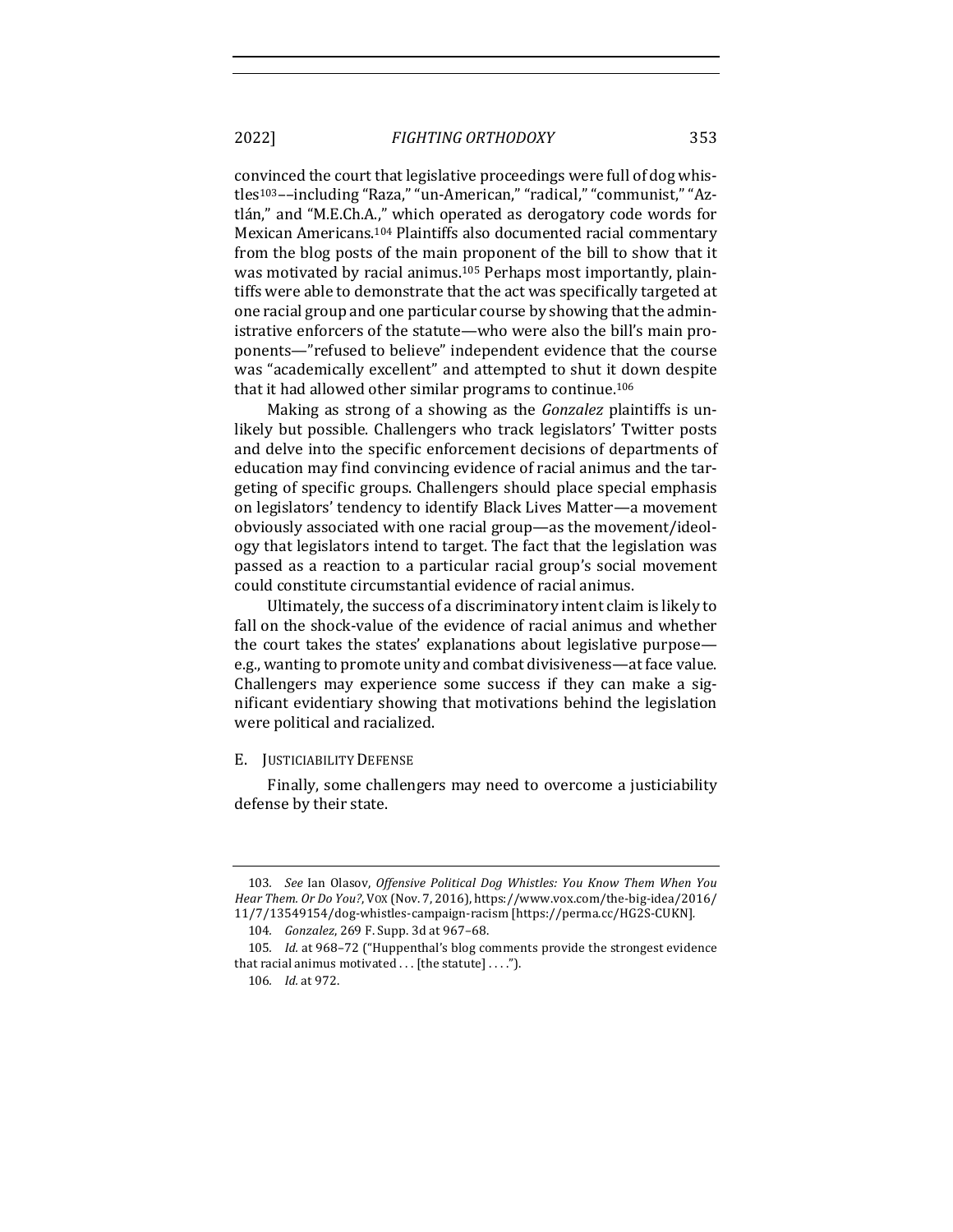Where a teacher or administrator has been fired, $107$  of course, states will have a difficult time arguing that there is no harm giving rise to the claim; but some challengers may have difficulty finding a plaintiff in states where the legislation has not yet been implemented or where educators have been unwilling to risk their livelihood.

Plaintiffs may find some success overcoming a justiciability defense if they are able to demonstrate the policy changes that the legislation has caused and show with particularity how this impacts the classroom experience for students and teachers. The following section attempts to articulate harms to overcome this barrier, but specific anecdotes from schools in the challengers' states will be the most convincing.108

#### **III. HARM TO STUDENTS**

Because of Fourteenth Amendment and justiciability requirements, harm will be an important issue in litigation and will require attorneys to sufficiently articulate the harm that anti-CRT statutes cause. This is a difficult task.

Some may argue that courts are highly unlikely to interpret the statutes so broadly as to ban teaching the objective history of real events without any analysis, and they are probably right. But teaching history, art, literature, science, and more without analysis and acknowledgment of racial, gender, ethnic, and socioeconomic conflict has an undeniable disparate impact on students from marginalized groups. Further, it robs all students—regardless of their identity—of adequate skill development by encouraging watered-down, surfacelevel instruction that deemphasizes critical reasoning. This Part discusses these two broad harms-harm to culturally sustaining curriculum and harm to critical reasoning—in turn. The latter is illustrated within the context of social studies standards representing the skills students need to develop.

#### A. HARM TO CULTURALLY SUSTAINING CURRICULUM

As a way to combat the abysmal racial disparities in educational outcomes,  $109$  culturally sustaining pedagogy (previously called "culturally *relevant* pedagogy") has become a commonly accepted best

<sup>107.</sup> See, e.g., sources cited supra note 13.

<sup>108.</sup> *See, e.g.*, Complaint, *supra* note 53, at 2 (providing anecdotes of striking local policy changes resulting from the anti-CRT legislation).

<sup>109.</sup> *See* Tyrone C. Howard & Andrea C. Rodriguez-Minkoff, *Culturally Relevant* Pedagogy 20 Years Later: Progress or Pontificating? What Have We Learned, and Where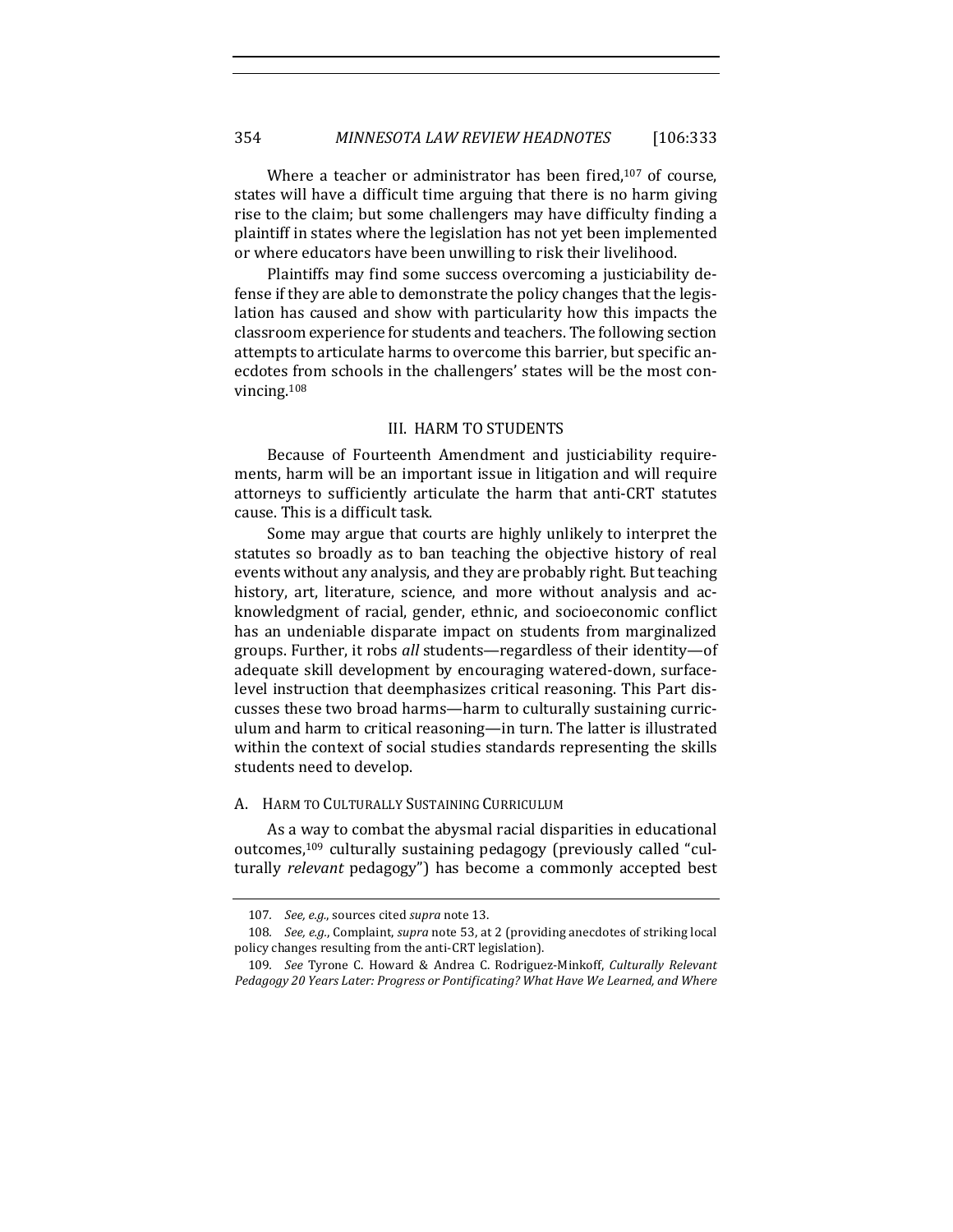practice among educators.<sup>110</sup> Gloria Ladson-Billings coined the term after studying a small number of talented educators who experienced outstanding success in classrooms of primarily Black students.<sup>111</sup> Since then, educators have come to widely understand the need to "focus<sup>[]</sup> on student learning and academic achievement versus classroom and behavior management, cultural competence versus cultural assimilation or eradication, and sociopolitical consciousness rather than school-based tasks that have no beyond-school application" in order to allow students to "take both responsibility for and deep interest in their education."112

This need for culturally sustaining pedagogy necessarily involves acknowledging, studying, and analyzing cultural differences. For culturally sustaining pedagogy to be successful, teachers must go beyond just focusing on "achievement and cultural competence." Instead, "students must develop a broader sociopolitical consciousness that allows them to critique the cultural norms, values, mores, and institutions that produce and maintain social inequities." $113$  Considering a student's culture and identity when choosing the content and form of

*Do We Go?*, TCHRS. COLL. REC., Jan. 1, 2017, at 2-4 (collecting disparities).

<sup>110.</sup> Culturally relevant pedagogy was a term coined by Gloria Ladson-Billings, a professor of education at the University of Wisconsin-Madison, who had set out to identify the techniques that worked for successful teachers of Black students. See generally Gloria Ladson-Billings, Like Lightning in a Bottle: Attempting to Capture the Pedagogical Excellence of Successful Teachers of Black Students, 3 INT' J. QUALITATIVE STUD. EDUC. 335 (1990); Gloria Ladson-Billings, *Toward a Theory of Culturally Relevant Pedagogy*, 32 AM. EDUC. RSCH. J. 465 (1995). Ladson-Billings' theory quickly became a foundational theory for educational best-practice, particularly for educating students of color. This theory has been referenced thousands of times by education scholars. See, e.g., Gloria Ladson-Billings, *Culturally Relevant Pedagogy 2.0: A.k.a The Remix*, 84 HARV. EDUC. REV. 74 (2014) (reflecting on the wide use and influence of the author's original theory of culturally relevant pedagogy, identifying misconceptions about the theory, and proposing a change in terminology to "culturally sustaining pedagogy"); Search for "Culturally Relevant Pedagogy" or "Culturally Sustaining Pedagogy," GOOGLE SCHOLAR, https://scholar.google.com/scholar?hl=en&as\_sdt=0%2C24&q=%22culturally+

relevant+pedagogy%22+or+%22culturally+sustaining+pedagogy%22&btnG= (last visited Apr. 4, 2022) (returning 2,630 results in a Google Scholar search narrowed to the specific phrases "culturally relevant pedagogy" and "culturally sustaining pedagogy").

<sup>111.</sup> *See* Ladson-Billings, *supra* note 110, at 335-44; GLORIA LADSON-BILLINGS, DREAMKEEPERS: SUCCESSFUL TEACHERS OF AFRICAN AMERICAN CHILDREN (1994); Ladson-Billings, *supra* note 110, at 465-91.

<sup>112.</sup> Ladson-Billings, *supra* note 110, at 76-77.

<sup>113.</sup> Gloria Ladson-Billings, *But That's Just Good Teaching! The Case for Culturally Relevant Pedagogy*, 34 THEORY INTO PRAC. 159, 162 (1995).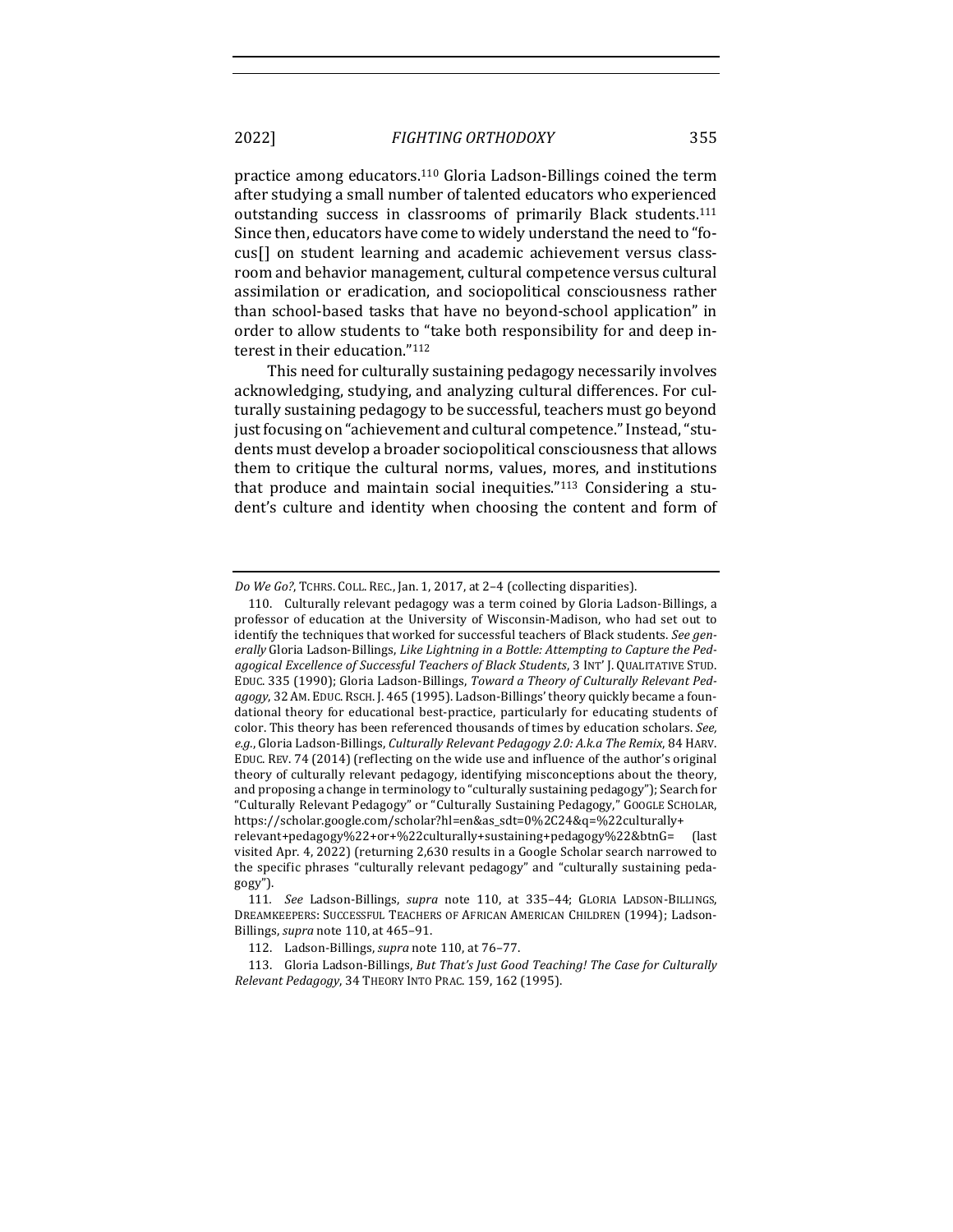pedagogy is vital for motivating students, and it impacts student outcomes tremendously.<sup>114</sup> Though it is difficult to empirically capture the impacts of culturally sustaining pedagogy, numerous studies have found tremendous benefits for educational equity.<sup>115</sup> Culturally sustaining pedagogy is thus vital for the reduction of severe educational disparities.

Pedagogy that acknowledges and analyzes systemic racism and sociopolitical conflicts across lines of identity is also crucial for developing citizens who will become positive democratic participants. Put another way: "[i]f school is about preparing students for active citizenship, what better citizenship tool than the ability to critically analyze the society?"<sup>116</sup> Thus, the benefits of culturally sustaining pedagogy span beyond just reducing disparities in education; it ultimately creates a more equitable and vibrant society for all citizens.

The anti-CRT legislation threatens significant harm to aspects of culturally sustaining pedagogy. Far from just limiting harmful ideology, the effect of the legislation is to discourage practices that both reduce educational disparities and create a more vibrant, democratic society. 

#### B. HARM TO CRITICAL REASONING & NEW SOCIAL STUDIES STANDARDS

Anti-CRT legislation also threatens significant harm to students' opportunity to learn the critical reasoning skills necessary to thrive in a diverse society. In some anti-CRT states, students may receive instruction about important historical events; but, in several anti-CRT states, teachers who attempt to meet nationally respected standards are in danger of violating anti-CRT statutes.

Some statutes attempt to preclude the argument that the legislation harms academic standards by providing that their legislation will not prohibit the teaching of concepts that align to the state's academic standards. Tennessee allows "impartial discussion of controversial aspects of history" and "impartial instruction on the historical oppression of a particular group of people"—though it does not address current events.<sup>117</sup> New Hampshire specifies that "[n]othing ... shall be construed to prohibit discussing ... the historical existence of ideas

<sup>114.</sup> See generally Tyrone C. Howard, Powerful Pedagogy for African American Students: A Case of Four Teachers, 36 J. URB. EDUC. 179 (2001).

<sup>115.</sup> See Howard & Rodriguez-Minkoff, *supra* note 109, at 11-15.

<sup>116.</sup> Ladson-Billings, *supra* note 113.

<sup>117.</sup> TENN. CODE ANN. § 49-6-1019(b)(2), (3) (2021).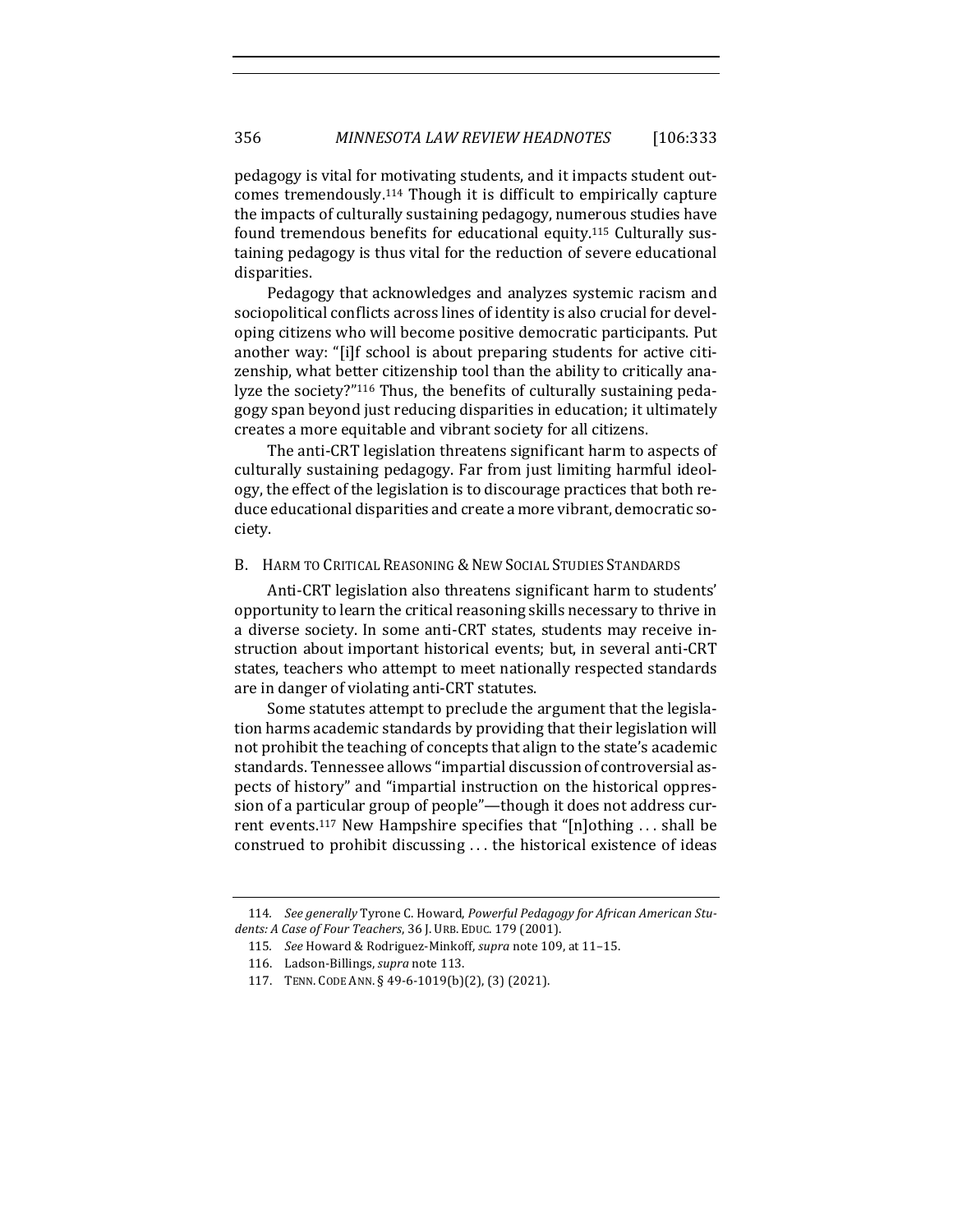and subjects identified in this section."<sup>118</sup> Oklahoma has provided that "[t]he provisions of this subsection shall not prohibit the teaching of concepts that align to the Oklahoma Academic Standards."<sup>119</sup> This may provide some room for teachers to address important historical events and to "analyze" and "evaluate" those events.<sup>120</sup>

The Oklahoma standards provide room for sixth graders, whose studies focus on geography, to "[i]dentify and describe cultural traits of language, ethnic heritage, religion, and traditions practiced among peoples<sup>"121</sup> and to "[a]nalyze reasons for conflict and cooperation among and between groups, societies, nations, and regions."122 Seventh graders, who focus on world studies, are allowed to "[d]escribe how cultural diffusion, both voluntary and forced, impact society" and "[d]escribe how political, economic, and cultural forces challenge contemporary political arrangements." $123$  The eighth-grade standards, which are meant to teach U.S. history, ask teachers to address slavery, the Civil War, and Jim Crow.<sup>124</sup> And high school U.S. history discusses post-Reconstruction civil rights struggles, $125$  the Civil Rights movement (including comparing its ideologies), $126$  and even "the ongoing issues to be addressed by the Donald Trump and subsequent administrations, including taxation, *immigration*, employment, climate change, *race relations*, religious discrimination and *bigotry*, civic engagement, and perceived biases in the media."127

If courts construe these standards broadly, teachers can probably teach any historical event so long as they refrain from assigning blame or guilt on students for any of these events, $128$  but teachers are also in danger of being caught in a catch-22 where they have a duty to teach in adherence with the standards but do not have enough clarity about

- 122. *Id.* at 28, objective 6.5.5.
- 123. *Id.* at 31, objectives 7.5.2, 7.5.7.
- 124*. See id.* at 32–40.
- 125. *See id.* at 58-59, USH.1.2, USH.2.1.
- 126*. See id.* at 64, USH.7.1.
- 127. *Id.* at 66, USH.9.3 (emphasis added).
- 128*. See* OKLA. STAT. tit. 70, § 24-157(B)(1)(f )–(h) (2021).

<sup>118.</sup> N.H. REV. STAT. ANN. § 193:40(II) (2021) (2021); *see also* IOWA CODE §  $261H.8(4)(f)(2021)$  ("This statute shall not be construed to ...: (f) Prohibit the use of curriculum that teaches the topics of sexism, slavery, [and] racial oppression  $\dots$ .").

<sup>119.</sup> *See, e.g.*, OKLA. STAT. tit. 70, § 24-157(B) (2021).

<sup>120.</sup> *See generally* OKLAHOMA ACADEMIC STANDARDS FOR SOCIAL STUDIES, OKLA. STATE DEP'T OF EDUC. (2019), https://sde.ok.gov/sites/default/files/documents/files/ Oklahoma%20Academic%20Standards%20for%20Social%20Studies%205.21.19 .pdf [https://perma.cc/3AAM-C9D5].

<sup>121.</sup> *Id.* at 27, objective 6.3.2.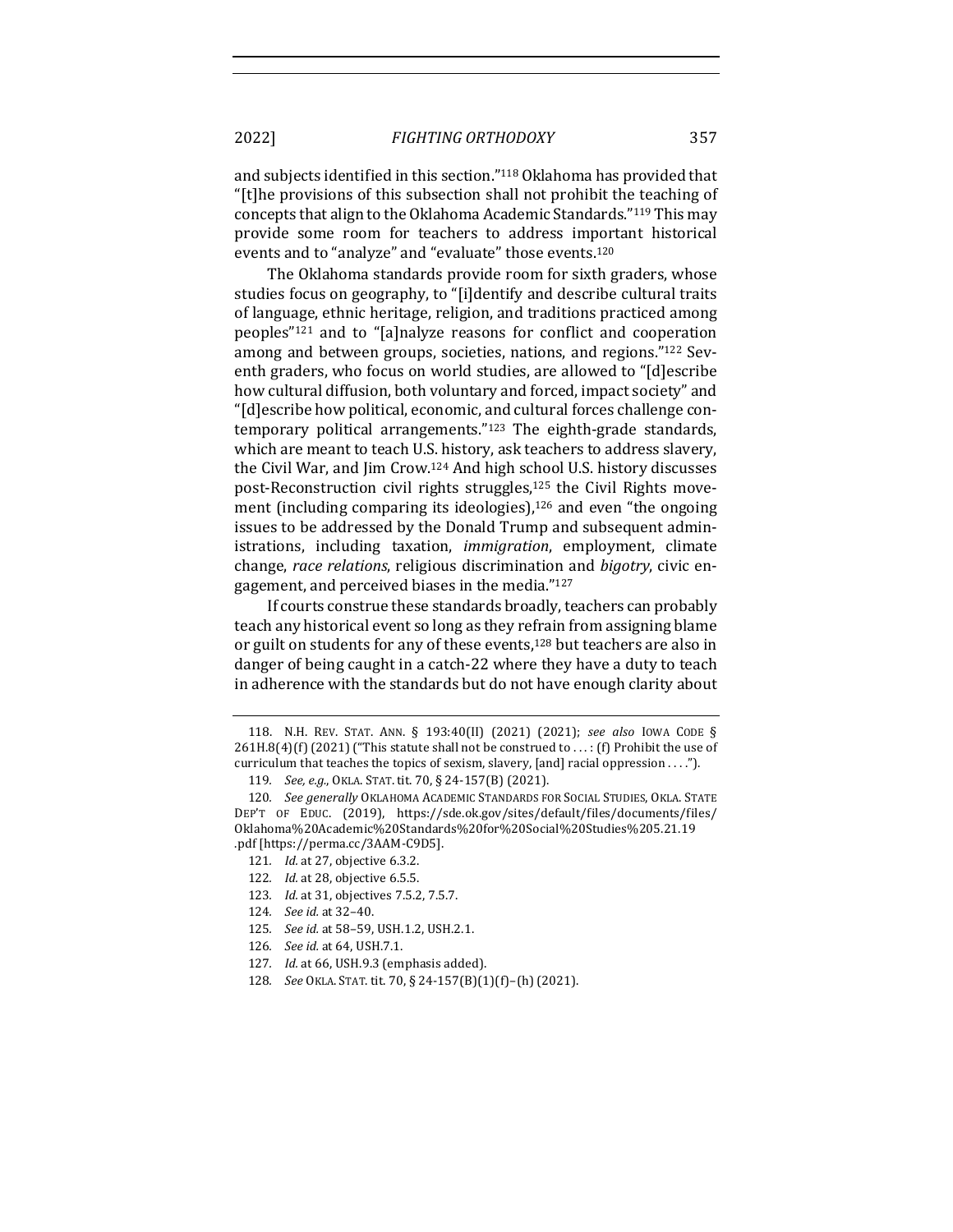what is prohibited to comfortably do so without fear of violating the law.129

Further, most states do not have this exception. South Carolina explicitly bans discussion of the concepts even to "carry out standards,"130 and Idaho and Arizona do not provide any exceptions when the bans conflict with curriculum or standards.<sup>131</sup> In these states, the legislation is likely to conflict with the state's own standards and is almost certain to conflict with any standards reflecting national best practices. 

The National Curriculum Standards for Social Studies, promulgated by the National Council for the Social Studies (NCSS), have ten themes—many of which conflict with broad interpretations of the CRT bans.<sup>132</sup> Themes one, four, and five--respectively titled "Culture"; "Individual Development and Identity"; and "Individuals, Groups, and Institutions"—all have the potential to conflict with CRT bans.<sup>133</sup>

A comparison between anti-CRT legislation and Minnesota's proposed social studies standards—which are designed to reflect the updated NCSS standards—is instructive.<sup>134</sup> The proposed standards consist of five strands: Citizenship and Government (Standards 1-6), Economics (Standards 7-12), Geography (Standards 13-17), History (Standards  $18-21$ ), and Ethnic Studies (Standards  $22-24$ ).<sup>135</sup> There is certainly potential conflict between the anti-CRT legislation and several of the citizenship and government standards, economics standards, and—of course—ethnic studies standards. But the geography and history standards are arguably most instructive, as they are the most foundational and generalizable to any state.

<sup>129.</sup> See supra Part II.B.

<sup>130.</sup> H. 4100, 2021 Gen. Assemb., 124th Sess., § 1.105 (S.C. 2021).

<sup>131</sup>*. See* IDAHO CODE § 33-138 (2021); ARIZ. REV. STAT. § 41-1494 (2021).

<sup>132.</sup> See National Curriculum Standards for Social Studies, NAT'L COUNCIL FOR THE Soc. STUD., https://www.socialstudies.org/standards/national-curriculum-standards -social-studies-introduction [https://perma.cc/GSJ5-3QMY]. These standards have been carefully crafted by the NCSS to guide states in adopting social studies standards for "the promotion of civic competence—the knowledge, intellectual processes, and democratic dispositions required of students to be active and engaged participants in public life." *Id.* The NCSS is "the largest professional association in the country devoted solely to social studies education." About, NAT'L CONF. FOR THE SOC. STUD., https://www.socialstudies.org/about [https://perma.cc/W2F7-JUZE].

<sup>133</sup>*. See id.*

<sup>134. 2021</sup> Minnesota K-12 Academic Standards in Social Studies Draft Three, Minn. Dep't of Educ. (proposed Nov. 15, 2021).

<sup>135</sup>*. Id.*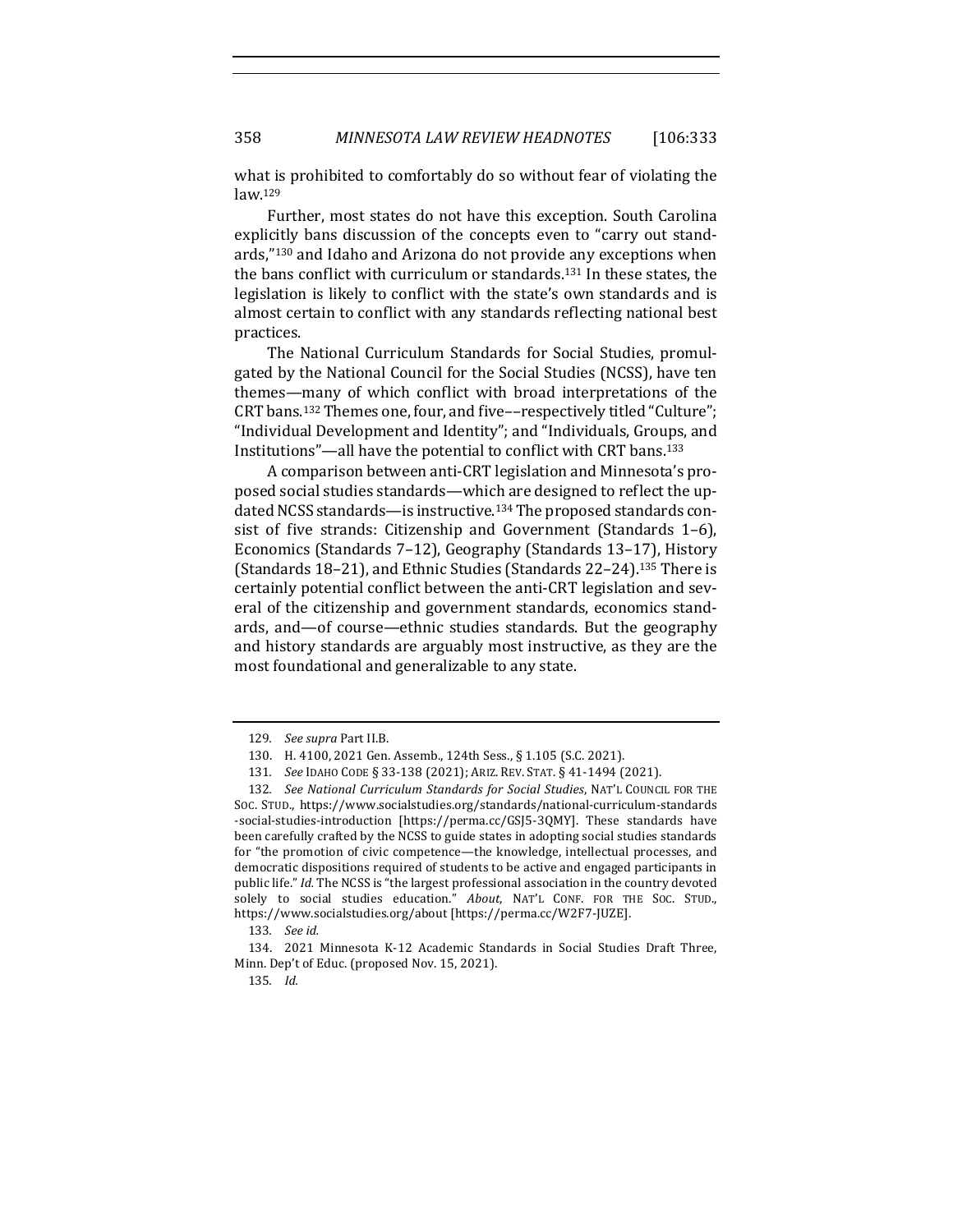#### 1. Geography Standards

Standard Fifteen asks students to "[a]nalyze patterns of movement and interconnectedness among different peoples within and between cultural, economic, and political systems from a local to a global scale."<sup>136</sup> While this may not appear to necessarily conflict with any banned ideas, a closer look at the ninth-grade benchmarks under this standard reveal a requirement to teach concepts that might breed resentment and/or guilt among students. One benchmark requires students to "[e]xplain migration patterns, including forced migration and displacement  $\ldots$  at a range of scales, local to global."<sup>137</sup> To understand modern forced migration and displacement, students must know undocumented immigration and deportation, ethnic cleansing, refugees, and more—and this knowledge is likely to make most empathetic students feel uncomfortable. Another benchmark requires analysis of how "global capital and technologies were used to shape the global wealth distribution and the legacies of subordinate and dominant powers that have existed in the world  $\ldots$ ."<sup>138</sup> A teacher will likely struggle to address this standard without students noticing the high correlation of race and sex with wealth both locally and globally; and students, upon noticing this fact, are likely to feel some amount of guilt, anguish, or responsibility.<sup>139</sup> Further, students may organically arrive at a conclusion that meritocracy was created by one group to oppress other groups—an idea banned by several of the anti-CRT statutes.140

Standard Seventeen asks students to "[i]nvestigate how sense of place is impacted by different cultural perspectives."<sup>141</sup> As applied to high school students, this standard requires " $[e]$ xplain $[ing]$  the social construction of race and how it was used to oppress people of color and assess[ing] how social policies and economic forces offer privilege or systemic oppressions for racial/ethnic groups related to accessing social, political, economic and special opportunities."<sup>142</sup> Meeting this benchmark almost undoubtedly requires violating an anti-CRT stat-

<sup>136</sup>*. Id. passim*. 

<sup>137</sup>*. Id.* at 74, Benchmark 9.3.15.3.

<sup>138.</sup> *Id.* at Benchmark 9.3.15.5.

<sup>139.</sup> This has the potential to violate at least five statutes that ban concepts that engender feelings of guilt. See supra notes 32-33and accompanying text.

<sup>140</sup>*. See, e.g.*, ARIZ. REV. STAT. § 41-1494(D)(7).

<sup>141. 2021</sup> Minnesota K-12 Academic Standards in Social Studies Draft Three, Minn. Dep't of Educ. *passim* (proposed Nov. 15, 2021).

<sup>142.</sup> *Id.* at 76, Benchmark 9.3.17.3.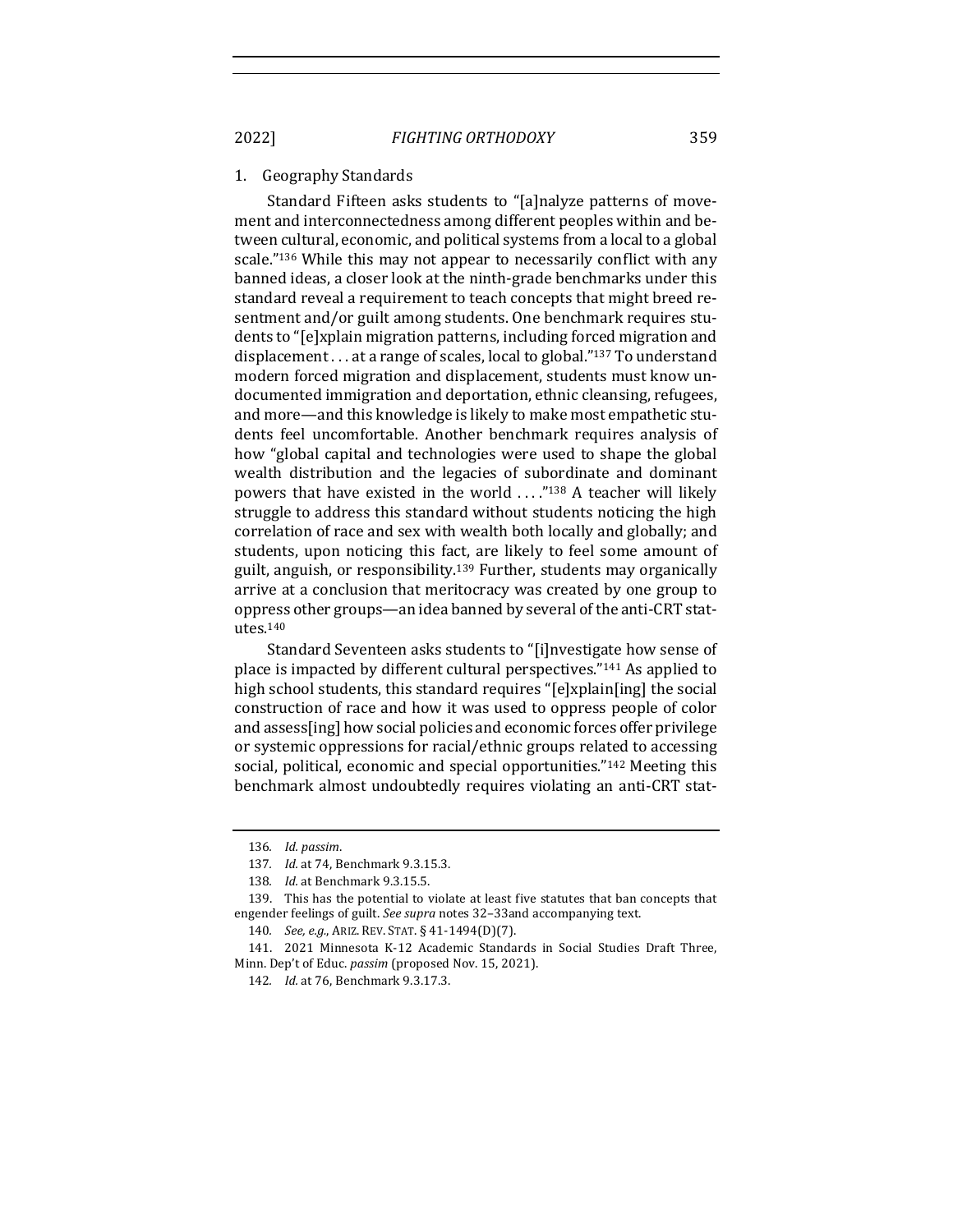ute. It is near impossible for students to understand power and privilege and its relationship to race without creating, at minimum, discomfort in White students. Exploring the difference in access to social, political, economic, and special opportunities requires teachers to at least acknowledge the existence of discrimination in a way that would subject them to punishment under some states' statutes.

#### 2. History Standards

Standard Eighteen seems to almost directly address anti-CRT statutes and their historical analogs by setting a goal that students are able to "[a]sk historical questions about context, change and continuity in order to identify and analyze dominant and non-dominant narratives about the past." $143$  Teachers could conceivably address this standard by discussing the rise of anti-CRT statutes, asking students to recognize their historical context—an increasingly diverse society breeding racial resentment and a political movement giving voice to these repressed feelings—and evaluate how some states are attempting to create a dominant narrative and suppress a non-dominant narrative by banning certain concepts. Of course, meeting this standard is likely to make some individuals feel discomfort or guilt, so it is likely banned under the institutionalized narrative created by anti-CRT statutes.

Similarly, Standard Nineteen asks students to "[i]dentify diverse points of view and describe how one's frame of reference influences historical perspective."<sup>144</sup> Legislators who have supported anti-CRT statutes cannot plausibly support this standard, as they are explicitly attempting to suppress points of view that diverge from their own.

Thus, students are likely doomed to receive lower-quality instruction if their teachers are fearful of the conflict between many social studies academic standards and anti-CRT statutes in their states. This harm to students may not be immediately obvious, but the longterm impact will be a generation of students with underdeveloped critical reasoning and discernment skills—even more necessary in the globalized and information-saturated world of today—and little respect for pluralism and dissent.

<sup>143</sup>*. Id. passim*.

<sup>144</sup>*. Id. passim*.